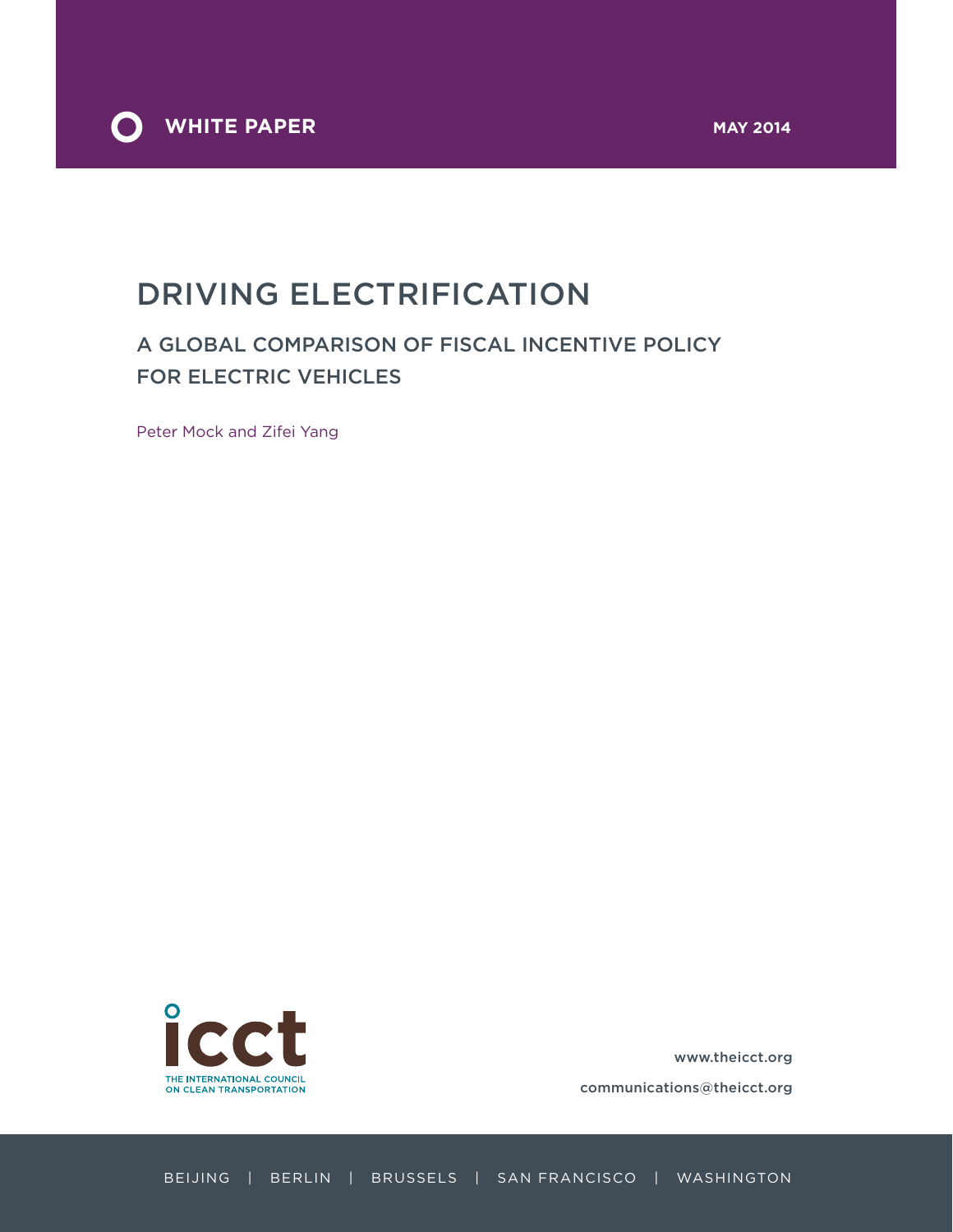# ACKNOWLEDGEMENTS

The authors would like to thank all internal and external reviewers of this report for their guidance and constructive comments. Funding for this work was generously provided by the ClimateWorks Foundation.

For additional information: The International Council on Clean Transportation 1225 I Street NW Suite 900 Washington DC 20005 +1 202 534 1600

communications@theicct.org | www.theicct.org

© 2014 International Council on Clean Transportation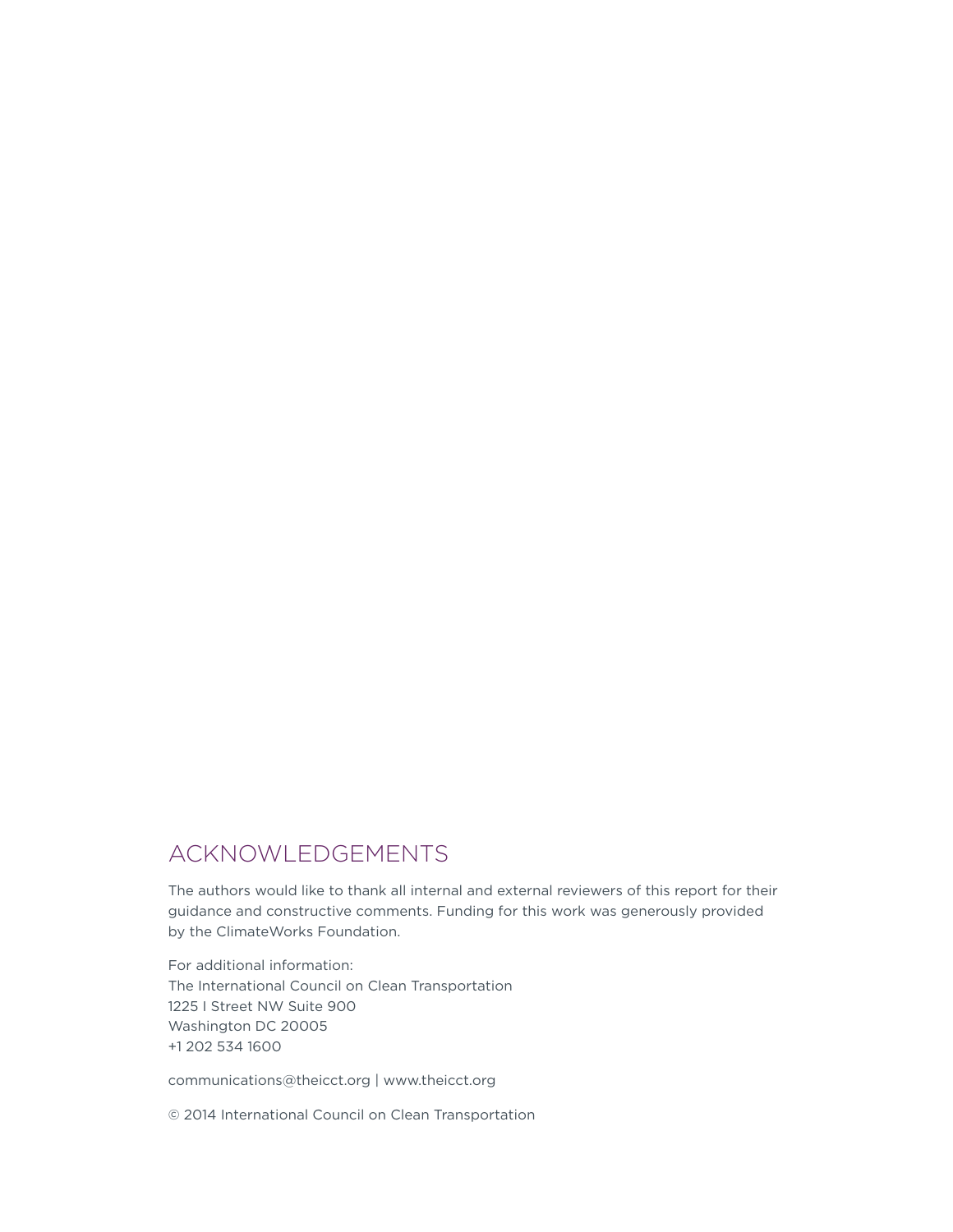# TABLE OF CONTENTS

| 3 Comparing incentives for electric vehicles in different markets 6        |  |
|----------------------------------------------------------------------------|--|
|                                                                            |  |
|                                                                            |  |
|                                                                            |  |
|                                                                            |  |
|                                                                            |  |
|                                                                            |  |
|                                                                            |  |
|                                                                            |  |
| Annex II - A short description of 2013 national vehicle taxation schemes26 |  |
|                                                                            |  |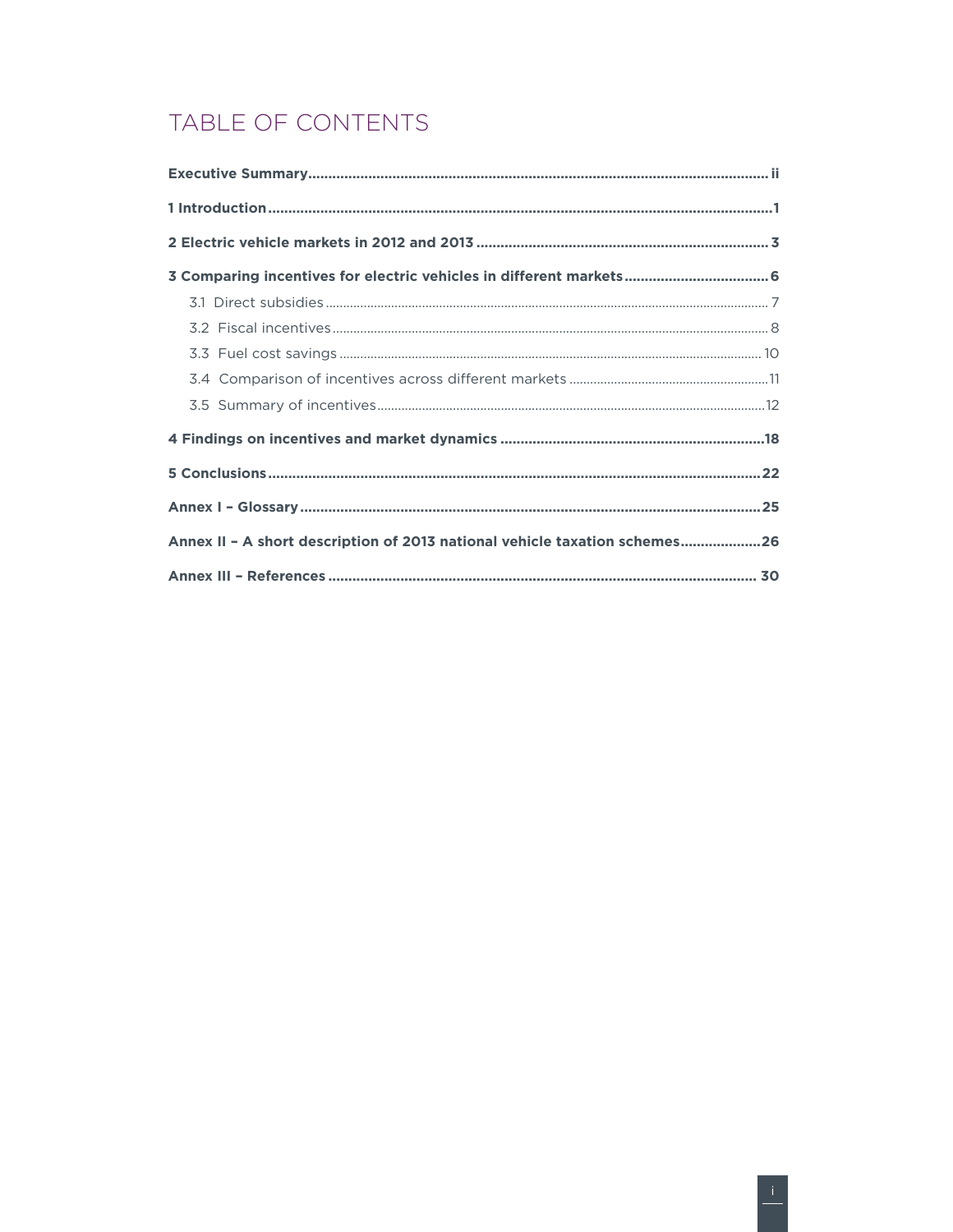### <span id="page-3-0"></span>EXECUTIVE SUMMARY

Governments around the world—motivated by long-term targets for climate change mitigation and reduction of petroleum use—have set goals to increase electric vehicles' future market share. In support of these goals, some governments have enacted direct subsidies, fiscal incentives, and regulatory policy to help accelerate the movement of electric vehicles into the marketplace.

In the meantime, the number of electric vehicle models is increasing as early market adopters have begun to purchase these advanced-technology electric vehicles. The global sales of electric vehicles have about doubled in each of the past two years, from about 45,000 vehicles sold in 2011 to more than 200,000 in 2013. However, in the context of overall automobile sales, the consumer uptake of electric vehicles has been generally limited to less than 1% in nearly every major auto market.

This report is the first to evaluate the response to fiscal incentives in 2013 to incentivize the purchase of plug-in electric vehicles in major vehicle markets around the world. It offers a synthesis of wide-ranging sales data, national taxation policy information, and direct electric vehicle purchasing rebates to analyze the link between government policy and electric vehicle sales. It does so by focusing on two representative vehicles, the Renault Zoe battery-electric vehicle (BEV) and the Volvo V60 plug-in hybrid electric vehicle (PHEV).

This work identifies markets with varying market growth in electric vehicles and quantifies the taxation difference between electric vehicles and their conventional, non-electric counterparts. The report incorporates fuel and electricity prices to evaluate the equivalent total cost of ownership. Finally, the paper links the level of incentives to the level of electric vehicle market share and sales growth, seeking to draw conclusions about the impact of different incentive programs.

There are clear differences in the taxation benefits provided for electric vehicles and sales of electric vehicles across the major vehicle markets. Figure ES-1 summarizes the relationship between the equivalent per-vehicle fiscal incentive provided in each region (in percentage of vehicle base price, on the x-axis), and the respective passenger car market share of BEV and PHEV for 2012 and 2013 (y-axis).

For example, Norway's fiscal incentive of about 11,500 EUR per BEV (equivalent to about 55% of vehicle base price) is associated with a 6% market share for BEV in 2013, and a 90% market share increase from 2012 to 2013. Similarly, the fiscal incentive in the Netherlands of about 38,000 EUR for PHEV (equivalent to about 75% of vehicle base price) in 2013 is associated with a 5% market share for PHEV in 2013, and a 1,900% market share increase from 2012 to 2013.

These two examples indicate how national fiscal policy can offer a powerful mechanism to reduce the effective total cost of ownership and entice consumers to purchase electric vehicles.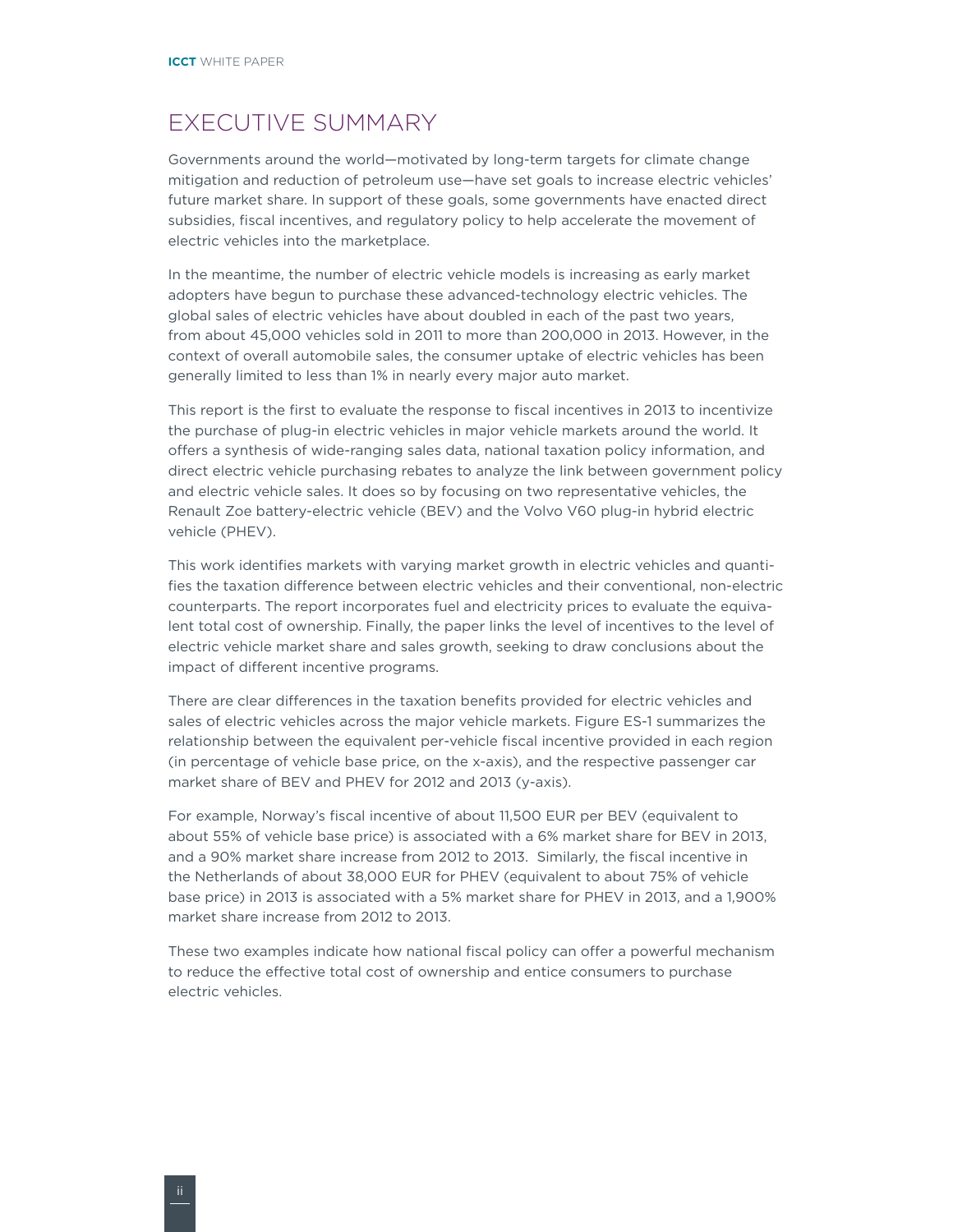



The research findings indicate that fiscal incentives matter, but are clearly not the only factor that influences today's electric vehicle market growth. For example, despite a relatively high level of fiscal incentives, the current market share of EV in the United Kingdom (UK) was found to be low in comparison with other markets. Many confounding factors mean that a clear direct relationship remains elusive between national fiscal incentives and electric vehicles' early market growth across each of the major vehicle markets—as seen in the spread of the data and the lack of an obvious trend line in Figure ES-1 above. This indicates both the limitation of fiscal policy and also the limited understanding of all the underlying factors and other policies that could help drive and sustain the electric vehicle marketplace.

As a result, a more comprehensive study is needed of the full portfolio of policy actions taken to accelerate the early electric vehicle market—and their impact on the effective total cost of ownership. Such a study would investigate the importance of vehicle manufacturer policy (emission standards, electric vehicle requirements), infrastructure (residential equipment, public charging), electric utility actions (time of use charging), and other local policy (reduced rates for toll roads, preferential parking), along with the consumer fiscal policy evaluated here. A more comprehensive and rigorous assessment would help inform the development of a longer-term policy path that is less dependent upon large initial-year taxation incentives.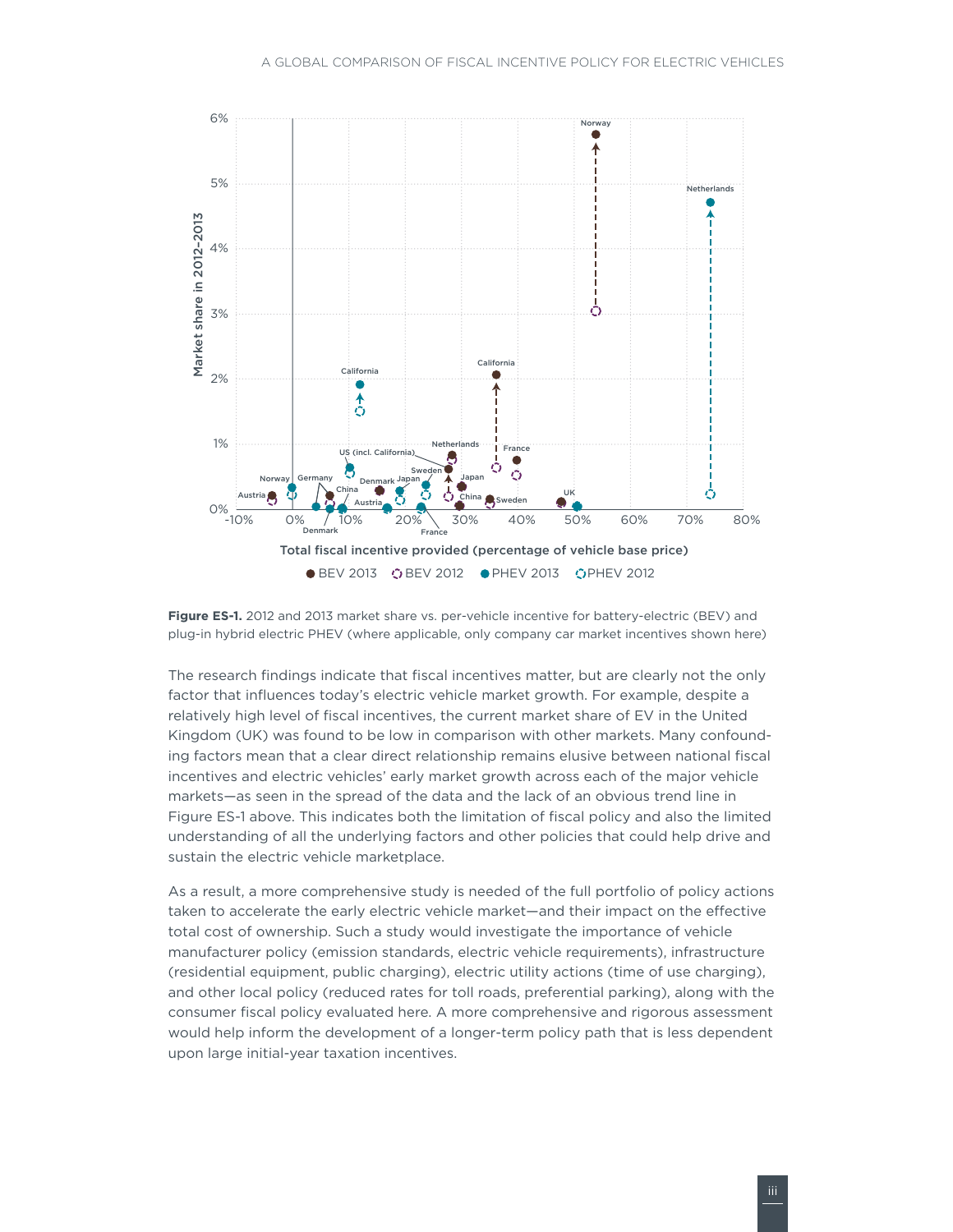### <span id="page-5-0"></span>1 INTRODUCTION

We see quite a few electric vehicles coming on the market at the moment. New electric vehicle technology types keep emerging—from battery electric (Nissan Leaf, Renault Zoe) to blended plug-in hybrids (Toyota Prius plug-in) to range-extender plug-in-hybrids (Opel Ampera, Chevrolet Volt).<sup>1</sup> These technologies are increasingly being offered in more models, more vehicle classes, and more national markets.

Figure 1 illustrates the sales growth of these emerging technologies over the past several years. The figure shows how the global electric vehicle market has grown from less than 10,000 sold in 2009 to about 45,000 in 2011, more than 110,000 in 2012, and more than 210,000 in 2013.<sup>2</sup> In short, overall global sales approximately doubled in each of the past three years.



**Figure 1.** Global sales of electric vehicles (passenger cars), 2009–2013

Prominent government and research studies indicate that the long-term shift to an economy that is consistent with climate stabilization will require a vehicle fleet that is predominantly powered by electric drive in the 2040–2050 time frame (see Deetman et al, 2013; Williams et al 2011; Yang et al 2012). To be on a trajectory toward these long-term climate goals, many governments have established interim goals for electric vehicle (EV) market share in the relative near-term 2020–2025 time frame (see IEA, 2009; IEA, 2013). High-level electric policy goals and targets are being used in turn to guide and motivate various concrete policy actions to spur the market.

<sup>1</sup> In this report, we focus on plug-in and battery-electric vehicles. Hybrids and fuel cell vehicles are not part of this analysis.

<sup>2</sup> IEA, 2013, Cobb, 2014, EDTA, 2014, Loveday, 2013, EEA, 2012, Diem, 2012, EVObsession, 2014.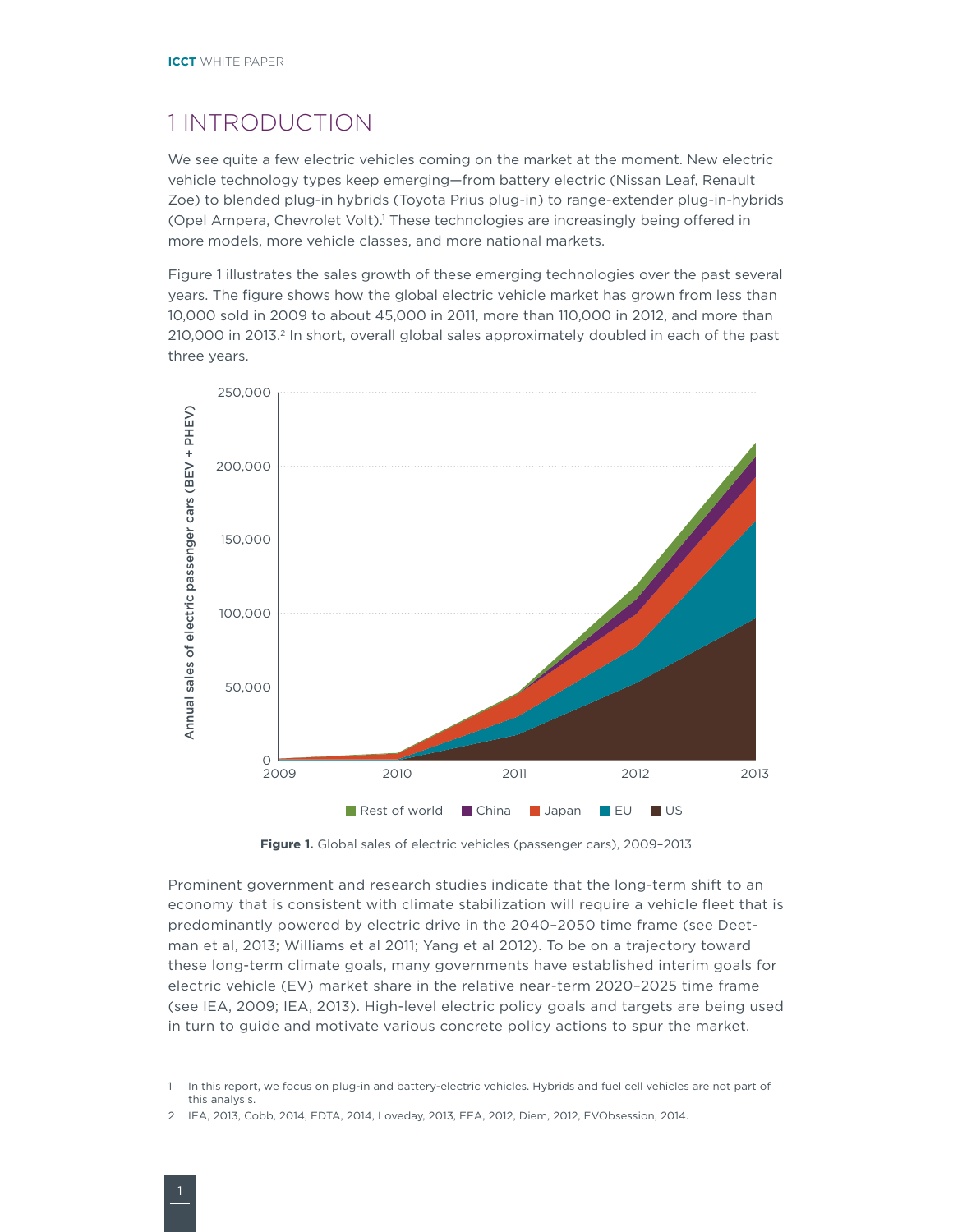These policy mechanisms to accelerate the sales and use of electric vehicles are diverse and growing.

This paper analyzes the market shares of EVs and associated fiscal policies in a number of selected markets for the years 2012 and 2013. Similar studies have compared countrylevel fiscal EV incentives (see Crist, 2012). This work of comparative fiscal policy assessment seeks to consider the wealth of new data, the flurry of national policy activity, EV sales growth through 2013, and all major auto markets with significant EV sales. The report offers a novel synthesis of wide-ranging sales data, national fiscal policy information, and direct electric vehicle purchasing rebates. It identifies markets with particularly low or particularly high growth in full battery-electric (BEV) and plug-in hybrid electric (PHEV) vehicles. Evaluating two example vehicles—the Renault Zoe BEV and the Volvo V60 PHEV—against their conventional, non-EV counterparts illustrates the different levels of incentives in the selected markets. In addition, the report incorporates fuel and electricity prices to evaluate the equivalent total cost of ownership. Finally, the paper links the level of incentives to the level of growth and market volume, aiming at drawing conclusions about the effectiveness of different incentive programs.

The focus of this paper is on fiscal incentives and direct subsidies for EV customers. Although it analyzes the impact of direct consumer fiscal policy, we note that there are many other consumer-oriented policy actions simultaneously being utilized by various national and local governments.

These other actions include incentives for home and workplace charging equipment, public installation of charging equipment, preferential parking for EVs, preferential access to restricted highway occupancy vehicle lanes, and utility policies that promote EVs. Other important incentives are those directed more towards vehicle manufacturers, such as research and development (R&D) funding, vehicle efficiency and CO<sub>2</sub> standards, "super-credits," as well as direct EV mandates such as the California Zero Emission Vehicle program.<sup>3</sup>

As a result, we emphasize that this report is more narrowly focused on the direct impact from selected consumer-oriented fiscal policy, rather than an all-encompassing look at all the policy actions influencing the early electric-drive vehicle markets. We also emphasize that this report is focused primarily on major national-level policies. This is an important limitation, especially considering the increased importance of regional- and city-level policies and incentives, and the great concentration of EV sales in major urban metropolitan areas.4

<sup>3</sup> See, for example, Cluzel et al., 2013 for a more comprehensive overview.

<sup>4</sup> See http://www.wired.com/autopia/2013/08/five-cities-ev/; http://www.ibtimes.com/you-wont-believe-whereelectric-car-demand-growing-fastest-us-hint-its-not-california-1557593; http://www.treehugger.com/cars/ top-10-electric-car-states-are.html; http://blogs.wsj.com/chinarealtime/2013/11/27/china-hopes-cities-canhelp-boost-electric-car-sales/; [http://cleantechnica.com/2012/11/11/the-most-successful-electric-car-cities](http://cleantechnica.com/2012/11/11/the-most-successful-electric-car-cities-infographic/)[infographic/;](http://cleantechnica.com/2012/11/11/the-most-successful-electric-car-cities-infographic/) and https://www.iea.org/publications/freepublications/publication/name,31983,en.html.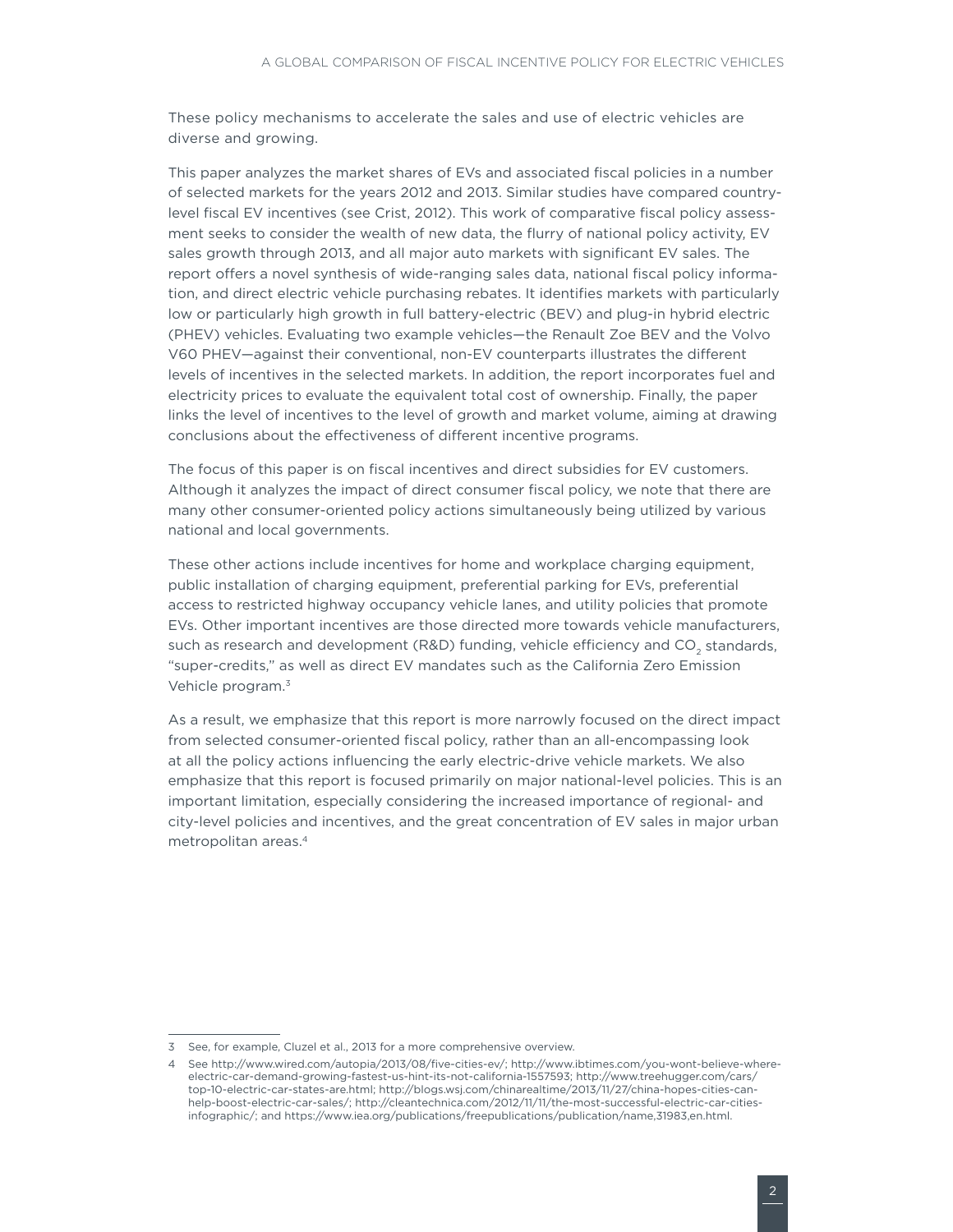# <span id="page-7-0"></span>2 ELECTRIC VEHICLE MARKETS IN 2012 AND 2013

Market shares of electric vehicles vary significantly across the world. As can be seen from Figure 2, Norway has the highest share of electric automobile sales (BEV and PHEV combined), with about 6% of all passenger cars sold in 2013. The Netherlands has the second-highest market share, with about 5.6%**.** The structures of the two markets are entirely different, though: While in Norway nearly all EVs sold are BEVs, in the Netherlands PHEVs clearly account for the majority of the market. The dynamics of the two markets are likewise significantly different: The market share of EVs in Norway doubled from 2012 to 2013, while in the Netherlands it quintupled between 2012 and 2013. The number of BEVs sold in the Netherlands remained about constant in this time frame, while the PHEV sales numbers exploded.



**Figure 2.** Market share of electric passenger cars for the years 2012 (lighter colors) and 2013 (darker colors), in comparison to total sales<sup>5</sup>

EVs' third-largest market share is in California, with about 4% of passenger car sales in 2013. About half of those were BEVs, while the other half were PHEVs. The EV passenger car<sup>6</sup> market share for the US as a whole was about 1.3% in 2013, a 70% increase over 2012, while in California the number of EVs increased by about 85% between 2012 and 2013.

All other markets examined for this paper show EV market shares of less than 1% in 2013. France had a market share of about 0.8% in 2013, almost twice as much as in 2012, with

<sup>5</sup> Data sources: ACEA, 2014, CCFA, 2014, (CNCDA, 2014, Danske Bilimportører, 2014, DFT, 2013, EV sales, 2014, JAMA, 2014, KBA, 2014a, Mock, 2013b, SMMT, 2014, Statistik Austria, 2014, TØI, 2013, TRAFA, 2014, Wardsauto, 2013. China electric passenger car numbers are estimated based on CAAM, 2014 and CATARC, 2013.

<sup>6</sup> Note that we use the "passenger car" category distinction for the US market throughout the report for comparisons across the various world passenger vehicle markets; this inherently excludes US "light trucks" including sport utility vehicles, minivans and vans, and pickup trucks that are not passenger cars by US regulatory categories.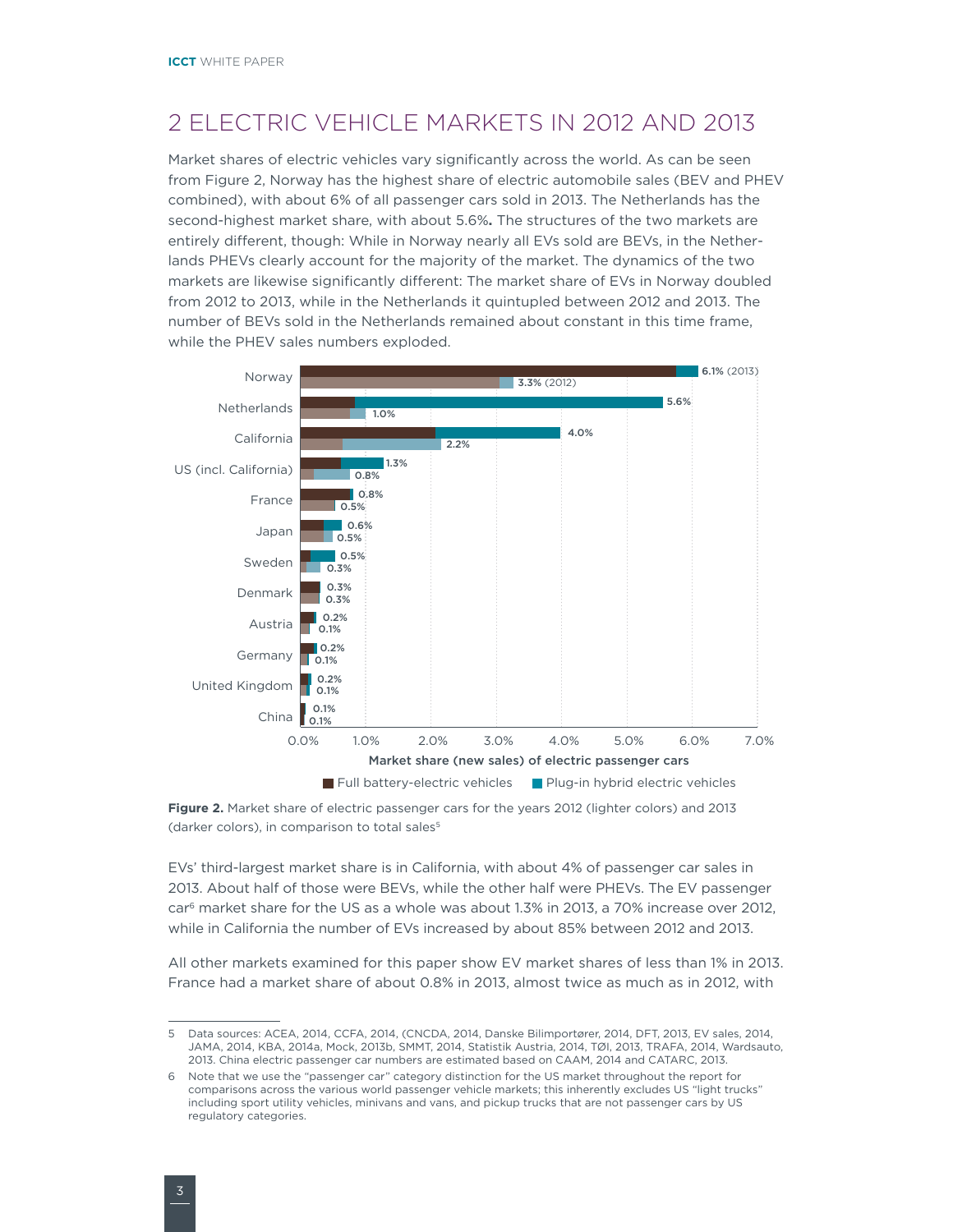virtually all EV sales being BEVs. Japan showed only a slight increase to about 0.6% in 2013. Sweden had a share of about 0.5%, again nearly twice the share of 2012, with 60% of vehicles being PHEVs. Germany and United Kingdom (UK) had comparably small market shares in 2013 (about 0.2%), but at the same time they (especially Germany) showed a strong increase from 2012 levels (about 105% increase), while Denmark and China had low market shares and at the same time relatively low growth rates of their EV markets.

[Figure 3](#page-8-0) illustrates the growth in sales from 2012 to 2013 in the selected countries. The growth is shown as the year-on-year percent change in market shares. Comparing the 2012–2013 growth rate for the selected markets, the Netherlands is clearly leading, with more than a 400% relative market share increase, from 1.0% to 5.6%. Germany is second, with a 105% market share increase. Norway, California, Sweden, the US, Austria, and France all show market share increases of 50–100%.



Annual growth rate (2012-13) of market share (new sales) of electric vehicles

<span id="page-8-0"></span>**Figure 3.** Year-on-year percent change, 2012–2013, in market share of electric passenger cars (BEV and PHEV)

[Figure 4](#page-9-0) and [Figure 5](#page-9-1) summarize the characteristics of the various markets, showing the 2012–2013 growth rate (y-axis) versus the 2013 market share (x-axis). Figure 4 shows this relationship for BEVs, while Figure 5 shows it for PHEVs. For BEVs, Norway is clearly leading, with close to 6% market share in 2013. At the same time, the US and California are showing a higher growth rate, although with a much lower market share as a starting point.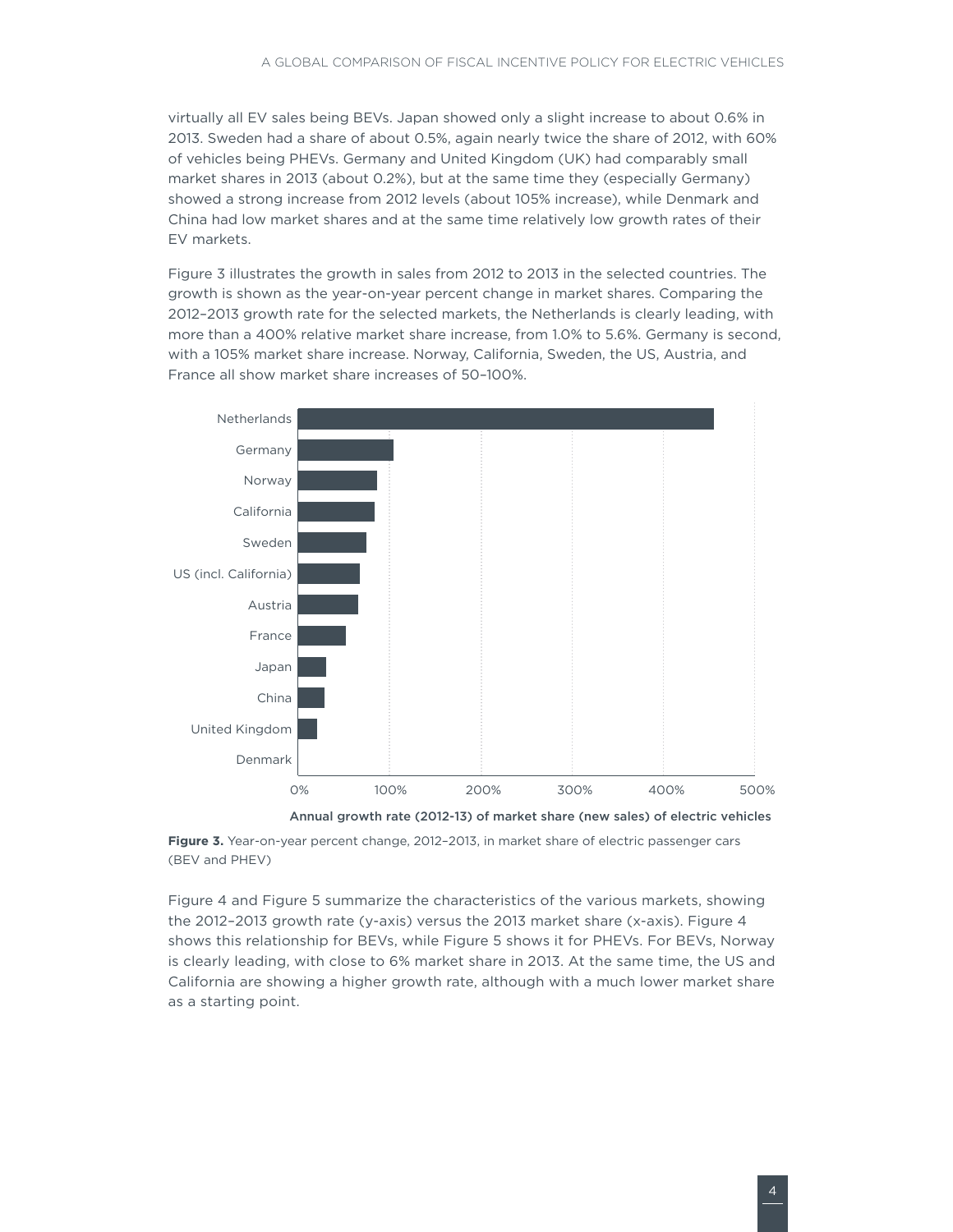

<span id="page-9-0"></span>**Figure 4.** BEV 2012-13 market share growth rate vs. 2013 market share

For PHEVs, Netherlands is leading the field, with a market share of close to 5%, and a 1,900% growth rate for 2012–13. In comparison, other markets are far behind. Among them, California and the US are leading in terms of market share (around 1 to 2%), and Japan in terms of market growth (around 100% increase from 2012 to 2013).



<span id="page-9-1"></span>**Figure 5.** PHEV 2012-13 market share growth rate vs. 2013 market share<sup>7</sup>

<sup>7</sup> Only those markets where the PHEV market share in 2012 was 0.1% or above are shown.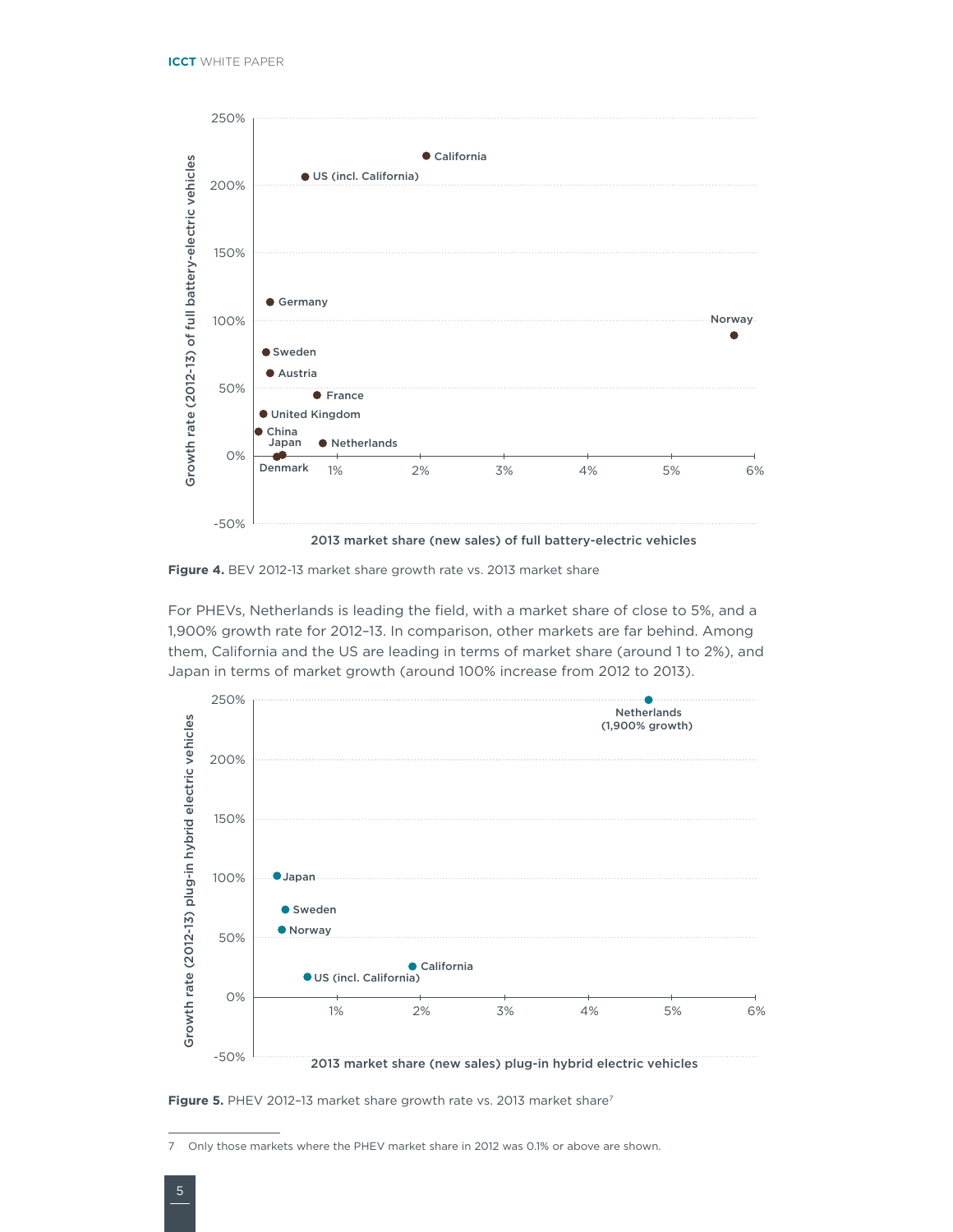### <span id="page-10-0"></span>3 COMPARING INCENTIVES FOR ELECTRIC VEHICLES IN DIFFERENT MARKETS

There are numerous policy incentives intended to increase sales of EVs. For the following international comparison, we focus only on a few of these:

- » **Direct subsidies** (defined here as a one-time bonus upon purchase of an EV)
- » **Fiscal incentives** (defined here as a reduced purchase and/or annual tax for EVs)
- » **Fuel cost savings** (incentive due to electricity prices being lower than fuel prices as a result of lower taxation and/or lower energy costs, as well as higher efficiency of EVs)

For a more complete list of instruments for incentivizing EV, for example for the case of Norway, see TØI, 2013 or, more generally, Cluzel et al., 2013. Some of these additional measures are expected to show a significant effect, but are difficult to quantify and compare. They are therefore excluded from this report's analysis. Note that all incentives examined in this paper are for the fiscal year 2013 (for a general overview of fiscal incentives, see German, 2010, and He and Bandivadekar, 2011).

To better quantify the incentives, two vehicles are selected as examples to be used in the comparison:

- » **Renault Zoe** as a representative BEV, accounting for about 13% of all EV sales in Europe<sup>8</sup> in 2013 (EV sales, 2014). The Zoe is only available in an electric version. Its combustion engine counterpart is the Renault Clio, a vehicle from the small-car segment. The Clio is Europe's fourth most popular passenger car (Mock, 2013b).
- » **Volvo V60** as a representative PHEV, accounting for about 11% of all EV sales in Europe in 2013 (EV sales, 2014). The Volvo V60 is available in a conventional diesel version, as well as in a diesel-PHEV version. The V60 belongs to the large vehicle segment.

Vehicle prices are adjusted so that they reflect approximately the same vehicle configuration in terms of optional equipment for both the EV and the gasoline/diesel version. In reality, vehicle prices will vary across countries, and the selected vehicle models might not even be available outside of Europe. However, in order to allow for a fair comparison of incentives around the world without having to worry about manufacturers' model and pricing strategies, the following underlying assumption was made for the comparison: The selected vehicle models are available in all the respective countries and vehicle prices (excluding taxes and subsidies) are always identical to the vehicle base price in Germany. Table 2 summarizes the vehicle characteristics for the comparison exercise.

<sup>8</sup> The Renault Zoe is not available in vehicle markets such as the US. It is approximately equivalent in size to, for example, the Nissan Leaf.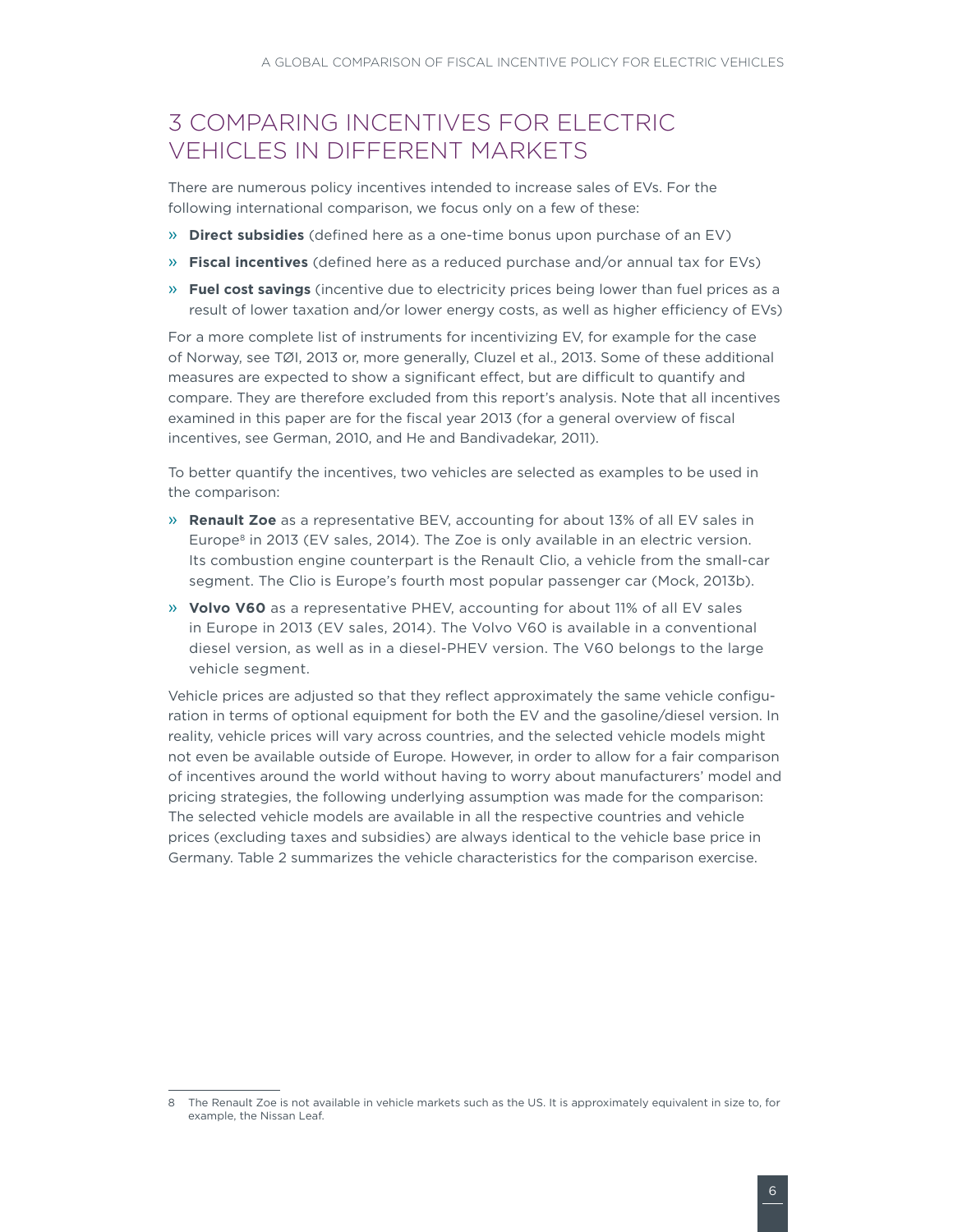|                                                         | <b>Renault</b><br><b>Zoe</b> | <b>Renault</b><br><b>Clio</b> | <b>Volvo</b><br><b>V60</b> |           |
|---------------------------------------------------------|------------------------------|-------------------------------|----------------------------|-----------|
| <b>Vehicle type</b>                                     | <b>BEV</b>                   | gasoline                      | diesel-<br><b>PHEV</b>     | diesel    |
| <b>Engine power [kW]</b>                                | 65                           | 66                            | 206                        | 158       |
| Engine displacement [cm <sup>3</sup> ]                  | n/a                          | 898                           | 2,400                      | 2,400     |
| Acceleration time 0-100 km/h [s]                        | 13.5                         | 13.0                          | 6.1                        | 7.7       |
| <b>Empty weight vehicle [kg]</b>                        | 1,428                        | 1,009                         | 1,955                      | 1,821     |
| <b>Transmission type</b>                                | automatic                    | manual                        | automatic                  | automatic |
| CO <sub>2</sub> emission [g/km NEDC]                    | $\Omega$                     | 99                            | 48                         | 169       |
| <b>Fuel consumption [I/100km NEDC]</b>                  | $\Omega$                     | 4.3                           | 1.8                        | 6.4       |
| <b>Electricity consumption [kWh/100km]</b>              | 14.6                         | n/a                           | 21.7                       | n/a       |
| <b>Battery range [km]</b>                               | 210                          | n/a                           | 50                         | n/a       |
| <b>Vehicle base price (Germany)</b><br>excl. VAT [EUR]* | 21,422                       | 13,277                        | 51,571                     | 43,412    |

#### <span id="page-11-0"></span>Table 1. Characteristics of the vehicle models selected for the comparison<sup>9</sup>

\* Vehicle prices are adjusted for optional equipment and, for EV, include costs for battery (four-year rent cost if the battery is not purchased)

### **3.1 DIRECT SUBSIDIES**

There are a number of countries that offer direct subsidies upon purchase of an EV:

- » **France:** Within the context of the French Bonus/Malus vehicle taxation system, vehicles emitting less than 20 g/km of CO<sub>2</sub> receive a one-time bonus of 7,000 EUR (the amount of the incentive cannot exceed 30% of the vehicle purchase price including value-added tax, or VAT, and battery cost). For vehicles between 21 and 50 g/km, such as the Volvo V60 PHEV, the bonus is 5,000 EUR.
- » **UK:** Since 2011, customers who purchase a new electric car (a BEV or PHEV emitting less than 75 g  $CO<sub>2</sub>/km$  or a fuel cell vehicle) receive a one-time bonus of 25% of the car, up to a maximum of 5,000 GBP (about 5,800 EUR). In the case of the Renault Zoe and the Volvo V60, both vehicles receive the maximum amount.
- » **Sweden:** Since 2012, cars with a CO<sub>2</sub> emission of 50 g/km and less receive a onetime "super green car premium" of 40,000 SEK (about 4,500 EUR). The program runs through 2014 and will be paid to a maximum of 5,000 cars.
- » **US and California:** A federal subsidy program for EVs allows for a one-time bonus, depending on the battery capacity of the vehicle, of up to a maximum of 7,500 USD in form of tax credit. For the Renault Zoe BEV, the bonus would be 7,500 USD (about 5,400 EUR); for the Volvo V60 PHEV, it would be 5,400 USD (about 3,900 EUR). In California, there is another subsidy program at the state level, granting BEV purchasers another 2,500 USD (about 1,800 EUR) and PHEV 1,500 USD (about 1,100 EUR) in the form of a one-time bonus payment.

<sup>9</sup> Data sources: ADAC, 2014, AMS, 2014, manufacturers' websites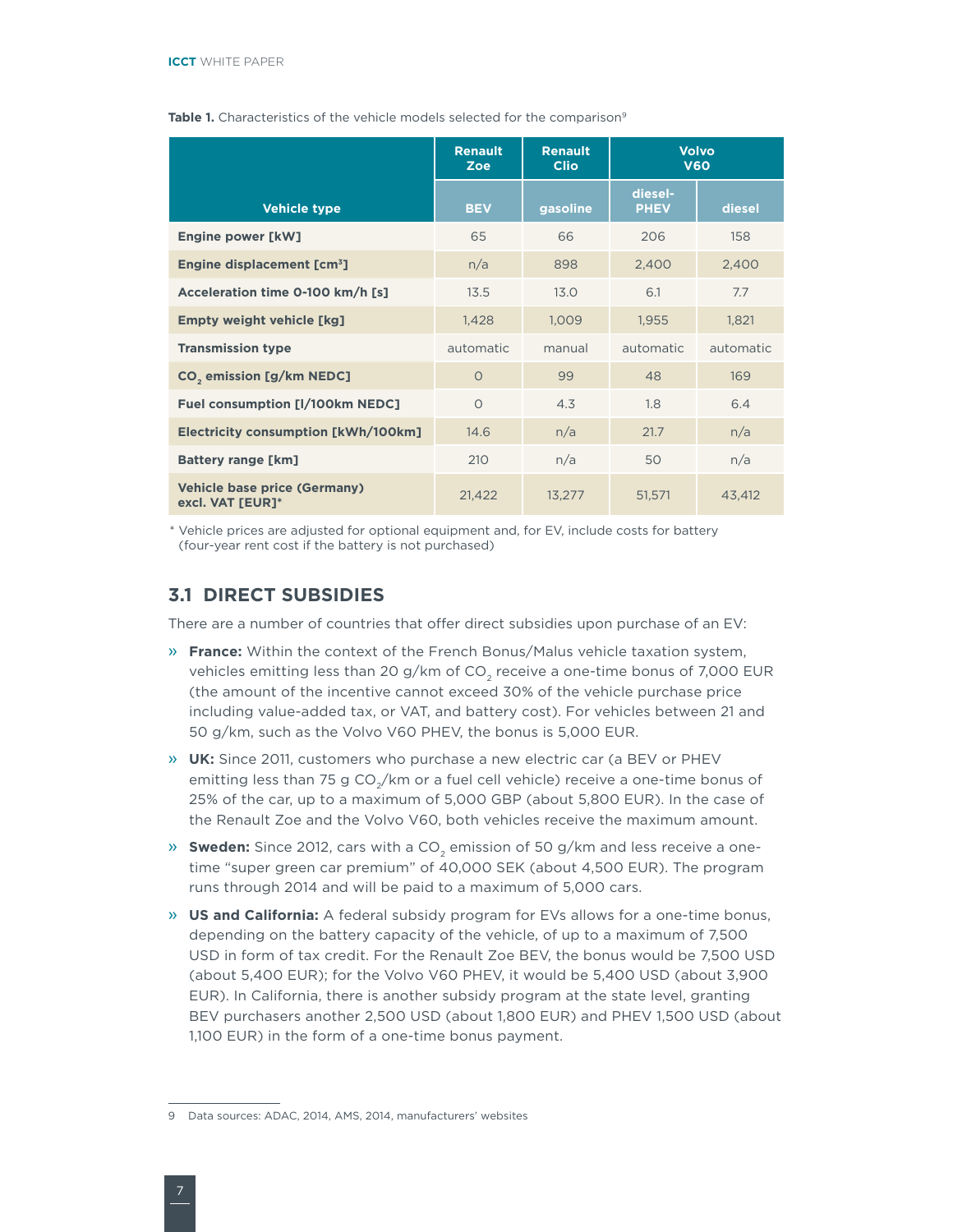- <span id="page-12-0"></span>» **Japan:** A government program has allowed for a one-time bonus for EVs and other qualified fuel-efficient vehicles since 2009. The program was extended to 2013 with adjustment, and provides a bonus based on the price difference between the EV and a comparable gasoline car.<sup>10</sup> The bonus is capped at 850,000 JPY (about 6,300 EUR). For the vehicles chosen as examples, the Renault Zoe would receive a bonus of about 4,600 EUR, while the Volvo V60 would receive a bonus of about 3,400 EUR.
- » **China:** Since 2010, a national program provides a one-time bonus for EVs and fuel cell vehicles. The program was recently extended from 2013 to 2015, with some revisions. The bonus is between 35,000 and 60,000 RMB (about 4,200–7,200 EUR) for BEVs, depending on the battery range of the vehicle, and 35,000 RMB (about 4,200 EUR) for PHEVs with battery range no less than 50 km. The Renault Zoe would receive a bonus of about 6,000 EUR, while the Volvo V60 would receive a bonus of about 4,200 EUR.

These direct subsidies for EVs are relatively easy to quantify and to compare across different countries, as they usually are defined as a fixed amount that is paid if a certain set of pass/fail criteria is met. However, it would be wrong to only focus on these, as there are other measures for incentivizing EVs that may be more difficult to quantify and to compare, but could have a similar or even larger effect.

### **3.2 FISCAL INCENTIVES**

Fiscal incentives for EVs are another important element of encouraging the purchase of these vehicles. There are four main categories of tax breaks (TØI, 2013)":

- » **VAT:** All markets for this comparison apply VAT when a vehicle is purchased. The range of the tax is between 5% (Japan) and 25% (Denmark, Norway, Sweden) and usually applies to the base price of the vehicle, excluding any purchase/registration tax. Norway is the only market examined here which excludes BEVs from VAT. The saving is about 4,500 EUR for the Renault Zoe. The VAT exemption does not apply to PHEVs. In all other markets, EVs end up paying more VAT than their conventional counterparts. This is because EVs usually have a higher base price and are therefore subject to a higher VAT, even after the bonus has been deducted from the base price of an EV (as in China and Japan). For example, in Germany the Renault Clio (base price 13,277 EUR) is subject to 2,523 EUR of VAT, while the Renault Zoe (base price 21,422 EUR) pays 4,070 EUR.
- » **One-time purchase/registration tax:** Some markets examined here charge a purchase or registration tax in addition to the VAT, and provide a tax break to EVs. For example, in the Netherlands, registration tax depends on the level of CO<sub>2</sub> emission of a vehicle, with higher rates for diesel than for gasoline vehicles. Vehicles with less than 95 g/km (gasoline) or 88 g/km (diesel) are exempt from the registration tax. In the case of the Renault Zoe, the resulting benefit amounts to only 500 EUR, as the Renault Clio's emissions (99 g/km) are just slightly above the 95 g/km threshold. In the case of the Volvo V60, the resulting benefit is much higher, about 11,000 EUR. This is because the V60 non-hybrid version emits 169  $g/km$  of  $CO<sub>2</sub>$  and is a diesel vehicle, so the tax rates applied are quite high. Other markets with a strong effect of registration tax are Denmark and Norway. In Denmark, registration tax is calculated based on vehicle price, safety equipment on board,

<sup>10</sup> The price and specification of comparable gasoline car are published by the government agency. For details, see http://www.cev-pc.or.jp/hojo/cev\_shikumi.html

<sup>11</sup> Data on vehicle taxes for this paper are mostly based on ACEA, 2013 and national documents, such as NEP, 2009 or Regeringen, 2013.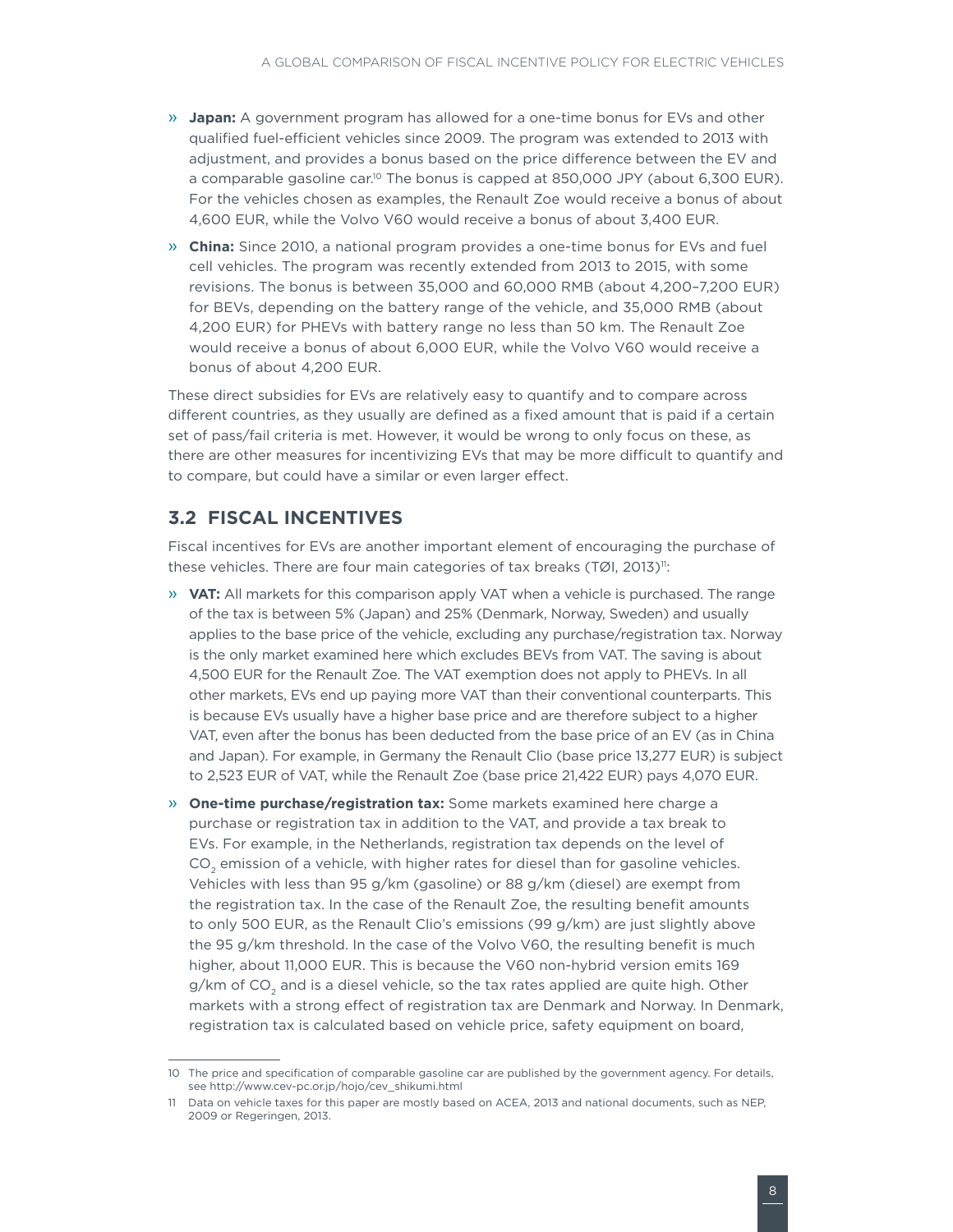and fuel consumption. BEVs are exempt from registration tax. For the Renault Zoe, the estimated saving is about 14,000 EUR. In the case of the Volvo V60, the estimated amount of registration tax for the diesel PHEV version is about 77,000 EUR, compared with about 94,000 EUR for the regular diesel version. In Norway, registration tax is based on vehicle weight, engine power, and CO<sub>2</sub> emission. BEVs are exempt from registration tax. The savings for the Renault Zoe are estimated to be around 4,100 EUR. For the Volvo V60, a registration tax of about 37,000 EUR applies to the PHEV version, compared with about 35,000 EUR for the regular diesel version.

- » **Annual circulation tax:** Some markets charge an annual vehicle ownership tax, and in so doing provide a tax break for EVs. In Germany, for example, annual circulation tax is calculated based on CO<sub>2</sub> emissions and engine capacity of a vehicle. BEVs and PHEVs are exempt from circulation tax for a period of 10 years from the date of their first registration. However, the savings are relatively small: 20 EUR per year in the case of the Renault Zoe and about 170 EUR per year for the Volvo V60 PHEV. In the Netherlands, the effect is larger. The annual circulation tax is generally based on vehicle weight. However, until end of 2013 all cars emitting less than 111 g/km (gasoline) or 96 g/km (diesel) of  $CO<sub>2</sub>$ were exempt from the tax. The annual saving in the case of the Renault Zoe is estimated to be around 380 EUR, in the case of the V60 about 1,900 EUR. The thresholds for tax exemption have been adjusted from January 2014 on, so that only cars with no more than 50 g/km of CO<sub>2</sub> are still exempt from annual circulation tax. For all following calculations, savings from tax breaks for annual charges have been estimated for a time period of four years. This is to reflect the time horizon an average customer takes into account when estimating his total cost of ownership (TCO).
- » **Company car tax:** Company cars are very popular in many European countries. For example, in Germany in 2012, only 38% of new passenger cars were registered by private owners, while 62% were registered as company cars (KBA, 2013). This also includes short-term registrations from car dealers, but still the market share of company cars is quite significant. This is especially true for EVs: In 2012, only 399 new BEVs were registered by private owners, compared with 2,617 new BEVs registered as company cars. The basic idea behind the company car system is as follows: Instead of paying a higher salary to its employee, the company offers to provide him/her a car and to pay all related charges, usually including fuel costs. The company can claim the costs for the vehicle and associated charges as business expenditures and is subject to a lower profit tax. The employee, on the other hand, has access to a vehicle that he/she can also use for private trips. In return, the employee has to pay a special company car tax to account for the monetary benefit of having free access to a vehicle. The Netherlands is a good example of the effect that such a system can have on the costs of driving an EV. In the Netherlands, generally 25% of the vehicle's price will be considered part of the driver's income and is subject to income tax.12 In 2013, passenger cars with a  $CO<sub>2</sub>$  level of no more than 50 g/km were excluded from company tax. Cars emitting 51-95 g/km (gasoline) or 51-88 g/km (diesel) were only subject to a 14% taxable income benefit. The estimated benefits in the case of the Renault Zoe are about 1,100 EUR per year, and in the case of the Volvo V60 PHEV about 4,300 EUR per year, for a time period of five years.<sup>13</sup> From 2014 on, vehicles with 50  $g/km$  CO<sub>2</sub> and less will no longer be fully exempt from company car taxation.

<sup>12</sup> For company car tax calculations, we assume that the personal income tax rate is 40%. For example, in the case of the Netherlands, if the vehicle price is 30,000 EUR, and 25% (7,500 EUR) of that price is considered for company tax, then the additional income tax paid amounts to 3,000 EUR (7,500 EUR x 40%).

<sup>13</sup> As noted above, for our calculations we only consider a total time period of four years.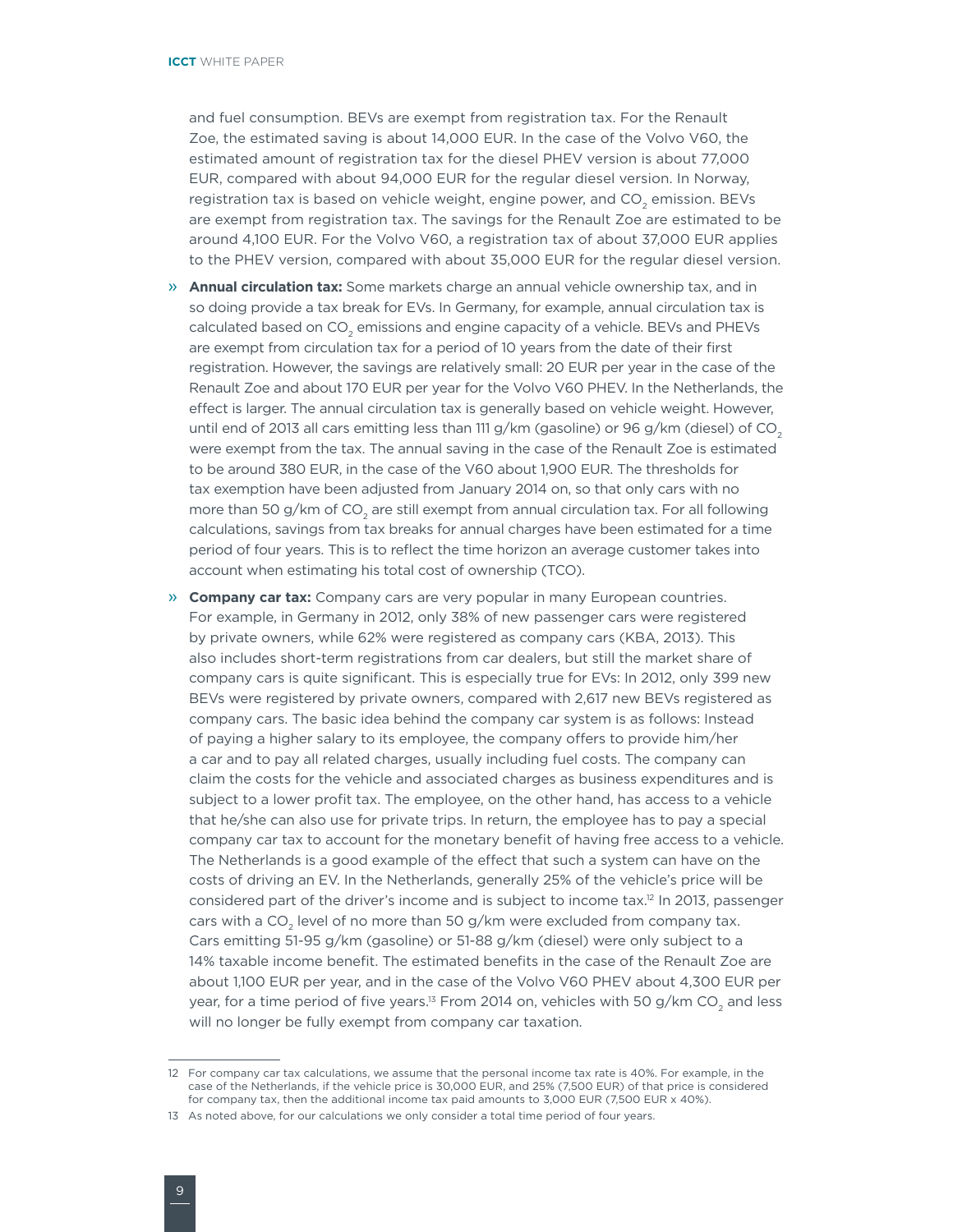### <span id="page-14-0"></span>**3.3 FUEL COST SAVINGS**

On a tank-to-wheel basis, EVs are more energy efficient than comparable combustion engines. [Table 2](#page-14-1) summarizes the efficiency indicators for the selected vehicles.

|                                            | <b>Renault</b><br><b>Zoe</b> | <b>Renault</b><br><b>Clio</b> | <b>Volvo</b><br><b>V60</b> |        |
|--------------------------------------------|------------------------------|-------------------------------|----------------------------|--------|
| <b>Vehicle type</b>                        | <b>BEV</b>                   | gasoline                      | diesel-<br><b>PHEV</b>     | diesel |
| Fuel consumption [I/100km NEDC]            |                              | 4.3                           |                            | 6.4    |
| <b>Fuel consumption [kWh/100km NEDC]</b>   |                              | $-39$                         |                            | $-64$  |
| <b>Electricity consumption [kWh/100km]</b> | $14.6^{\circ}$               |                               | $-22^+$                    |        |

<span id="page-14-1"></span>**Table 2.** Energy efficiency indicators of exemplary vehicles

\* According to NEDC procedure.

† For the Volvo V60 PHEV, estimates for driving only electrically and driving only in combustion engine mode were derived from car magazine tests (AMS, 2014) and weighted equally (50:50) for all further fuel cost savings calculations.

Fuel/electricity consumption of a vehicle needs to be multiplied by the price for fuel/ electricity to obtain an estimate for annual spending on fuel/electricity. As can be seen in [Table 3,](#page-14-2) fuel prices (here only shown for gasoline) and electricity prices vary significantly across markets. This is also reflected in the estimated fuel cost savings. Norway, for example, has relatively high gas prices but relatively low electricity tariffs, so the resulting cost savings from switching to an EV are larger than in other markets. In Germany, the price of gas is comparably low (for European standards), while household electricity prices are comparably high, hence the estimated savings are lower. In China, the price of electricity is significantly lower than that of gasoline, and therefore the percentage savings of switching to an EV are high—however, because gas prices are low compared to other markets, the absolute savings are at the lower end of the spectrum.

|                    | <b>Gasoline price*</b><br>[EUR/I] | <b>Gasoline price</b><br>[EUR/kWh] | <b>Electricity price<sup>+</sup></b><br>[EUR/kWh] | <b>Fuel cost savings<sup>t</sup></b><br>[EUR/4 years] |
|--------------------|-----------------------------------|------------------------------------|---------------------------------------------------|-------------------------------------------------------|
| <b>Norway</b>      | 1.80                              | 0.20                               | 0.18                                              | 2,045                                                 |
| <b>Netherlands</b> | 1.76                              | 0.20                               | 0.19                                              | 1.921                                                 |
| <b>France</b>      | 1.57                              | 0.17                               | 0.15                                              | 1,854                                                 |
| <b>UK</b>          | 1.68                              | 0.19                               | 0.18                                              | 1,847                                                 |
| <b>Sweden</b>      | 1.71                              | 0.19                               | 0.21                                              | 1,725                                                 |
| <b>Austria</b>     | 1.45                              | 0.16                               | 0.20                                              | 1.312                                                 |
| <b>Germany</b>     | 1.49                              | 0.18                               | 0.27                                              | 1,275                                                 |
| China              | 0.94                              | 0.10                               | 0.06                                              | 1.271                                                 |
| <b>Denmark</b>     | 1.70                              | 0.19                               | 0.30                                              | 1,188                                                 |
| Japan              | 1.12                              | 0.12                               | 0.19                                              | 815                                                   |
| <b>California</b>  | 0.69                              | 0.08                               | 0.11                                              | 521                                                   |

<span id="page-14-2"></span>Table 3. Gasoline and electricity price differences across countries, and estimated fuel cost savings of the Renault Zoe vs. Renault Clio

\* Sources: EC, 2013, EIA, 2013, BJCDR, 2012, http://www.californiagasprices.com/.

† Sources: EC, 2013. Where data available, electricity price for domestic consumers, band DC: 2,500 kWh-5,000 kWh per year.

‡ We assume an annual mileage of 10,000 km, and a time period of four years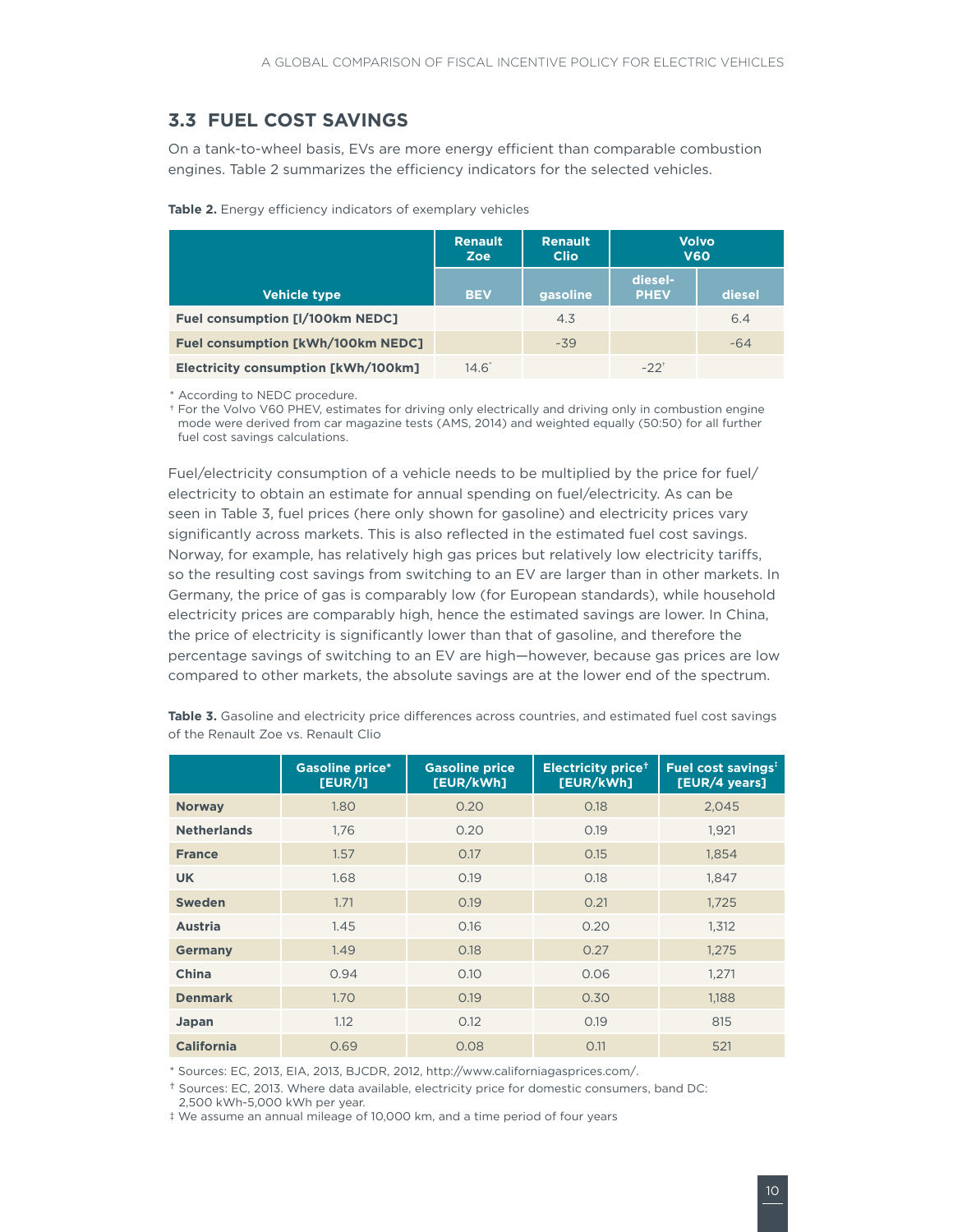<span id="page-15-0"></span>Estimated fuel cost savings are taken into account as an incentive for EV for the following calculations. This is due to the fact that—from a tax authority's point of view—it could be justified to charge a higher tax on electricity used for vehicles than for electricity used in a household, in order to account for the higher efficiency of EV compared to their combustion engine counterparts, and the losses in fuel tax associated with this. As we are not seeing such a move to higher EV electricity taxation at the moment, this can be seen as a way of governments to incentivize the purchase and use of EV. Some governments, such as municipal administrations in Los Angeles and San Diego, even offer reduced rates for electric EVs charging during off-peak hours, though that is not taken into account for this study.

### **3.4 COMPARISON OF INCENTIVES ACROSS DIFFERENT MARKETS**

[Figure 6](#page-15-1) illustrates how the calculations of TCO were carried out. Norway, France, and Germany were chosen for this illustrative chart to demonstrate three very different types of systems for taxing EVs from private purchase. TCO for this analysis is defined to include vehicle base price (assuming the same price for all markets), VAT, one-time subsidies upon purchase of a vehicle, one-time registration taxes, annual ownership taxes<sup>14</sup> (for a time period of four years), and fuel/electricity costs (four years).



Total Cost of Ownership includes vehicle purchase and registration costs, as well as ownership taxes and fuel / electricity costs for 4 years. All data estimates for tax year 2013.

<span id="page-15-1"></span>Figure 6. Evaluation of total cost of ownership for Norway, France, and Germany<sup>15</sup>

Vehicle prices are adjusted so that they reflect approximately the same vehicle configuration in terms of optional equipment for both the EV and gasoline-powered

<sup>14</sup> The terms used for of one-time registration taxes and annual ownership taxes very between different countries.

<sup>15</sup> TCO is defined here as vehicle purchase and registration costs, as well as ownership taxes and fuel/electricity costs for a time period of four years (10,000 km annual driving). All data estimates are for tax year 2013 private cars (no company cars).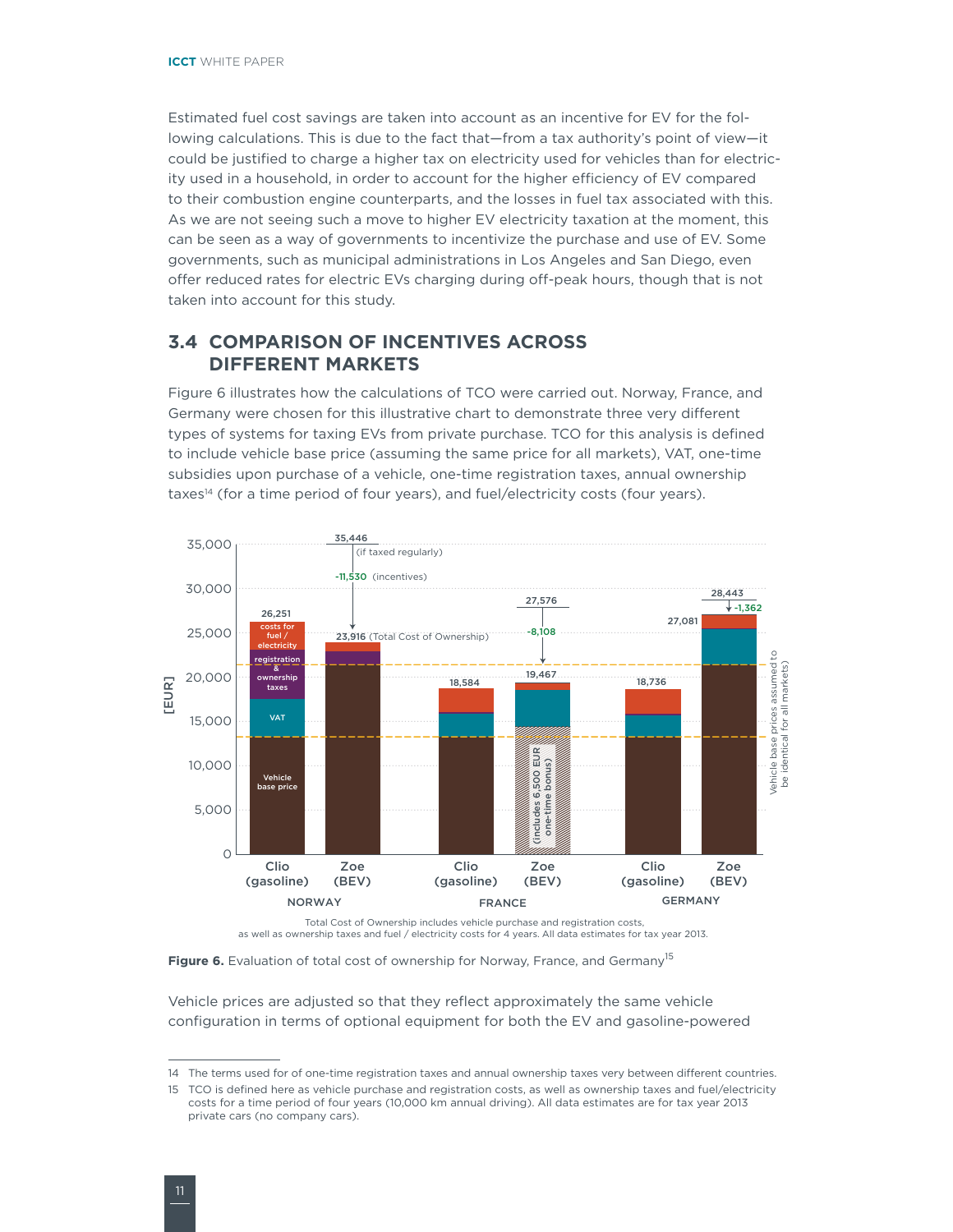<span id="page-16-0"></span>versions. In reality, vehicle prices will vary between different countries, and the selected vehicle models might not even be available outside of Europe. However, in order to allow for a fair comparison of incentives around the world, without having to worry about manufacturers' model and pricing strategies, as mentioned earlier, it was assumed that the selected vehicle models are available in all the respective countries and that vehicle prices (excluding taxes and subsidies) are always identical to the vehicle base price in Germany. This is 13,277 EUR for the Clio and 21,422 EUR for the Zoe BEV.

In Norway, a relatively high amount of taxes is added for the Clio, while the Zoe BEV is partly exempt from these charges. For the Clio, a 25% VAT applies, plus a one-time registration fee of about 4,100 EUR. The Zoe is fully exempt from both these taxes. Annual ownership tax applies to both vehicles to the same extent. Electricity prices in Norway are on the lower end of the European spectrum, fuel prices on the higher end. As a result, estimated fuel cost savings for the Renault Zoe are 2,045 EUR. In sum, the BEV has more than 2,335 EUR lower TCO than the gasoline vehicle. The total incentives provided are estimated around 11,530 EUR.

France offers a one-time bonus for EVs. In the case of the Renault Zoe, this bonus is about 7,000 EUR. This more than compensates for the higher VAT, which applies to the BEV because of its higher base price. Furthermore, electricity prices are comparably low in France, resulting in high fuel cost savings when switching from the Renault Clio to the Zoe. Altogether, the estimated incentives provided for the BEV are 8,108 EUR. Taking into account all these incentives, the TCO of Renault Zoe is slightly higher than its combustion engine counterpart.

In Germany, a one-time registration tax of 29 EUR applies to both vehicles. Annual circulation tax is 18 EUR for the Renault Clio, amounting to 72 EUR for four years. The Renault Zoe BEV is exempt from this annual circulation tax. Fuel cost savings for the BEV are estimated to be 2,838 EUR. In total, TCO for the Clio and Zoe is 18,736 EUR vs. 27,081 EUR. Excluding fuel cost savings, taxes for the BEV are 1,476 EUR higher than for the gasoline counterpart. This is due to the fact that the base price of the BEV is higher, so in turn VAT is also higher. The exemption from the annual circulation tax is not sufficient to make up for the higher VAT. If the Renault Zoe were taxed "regularly," i.e. applying annual circulation tax and adjusting vehicle electricity taxation to account for higher efficiency, TCO for the Zoe would be 28,443 EUR. As a result, the total incentive for the BEV is estimated at 1,362 EUR, mainly as a result of fuel cost savings.

### **3.5 SUMMARY OF INCENTIVES**

Figure 7 and [Figure 8](#page-17-0) summarize the calculation for the two selected vehicle pairs in this paper. Figure 7 illustrates the TCO calculations for the Renault Zoe and Renault Clio, both for the private car market (results for company cars are not shown here). The brown bars reflect the vehicle costs, including vehicle base price,<sup>16</sup> subsidies, VAT, and tax at registration and the following four years, while the blue bars show the fuel or electricity cost over a four-year period. The bubbles on the left-hand side illustrate the market share of BEVs/PHEVs in 2013 and furthermore indicate whether TCO for the EV version is lower (green) or higher (red) than for the combustion engine counterpart.

<sup>16</sup> The resale value of vehicles after the assumed holding period of four years was not taken into account for this report.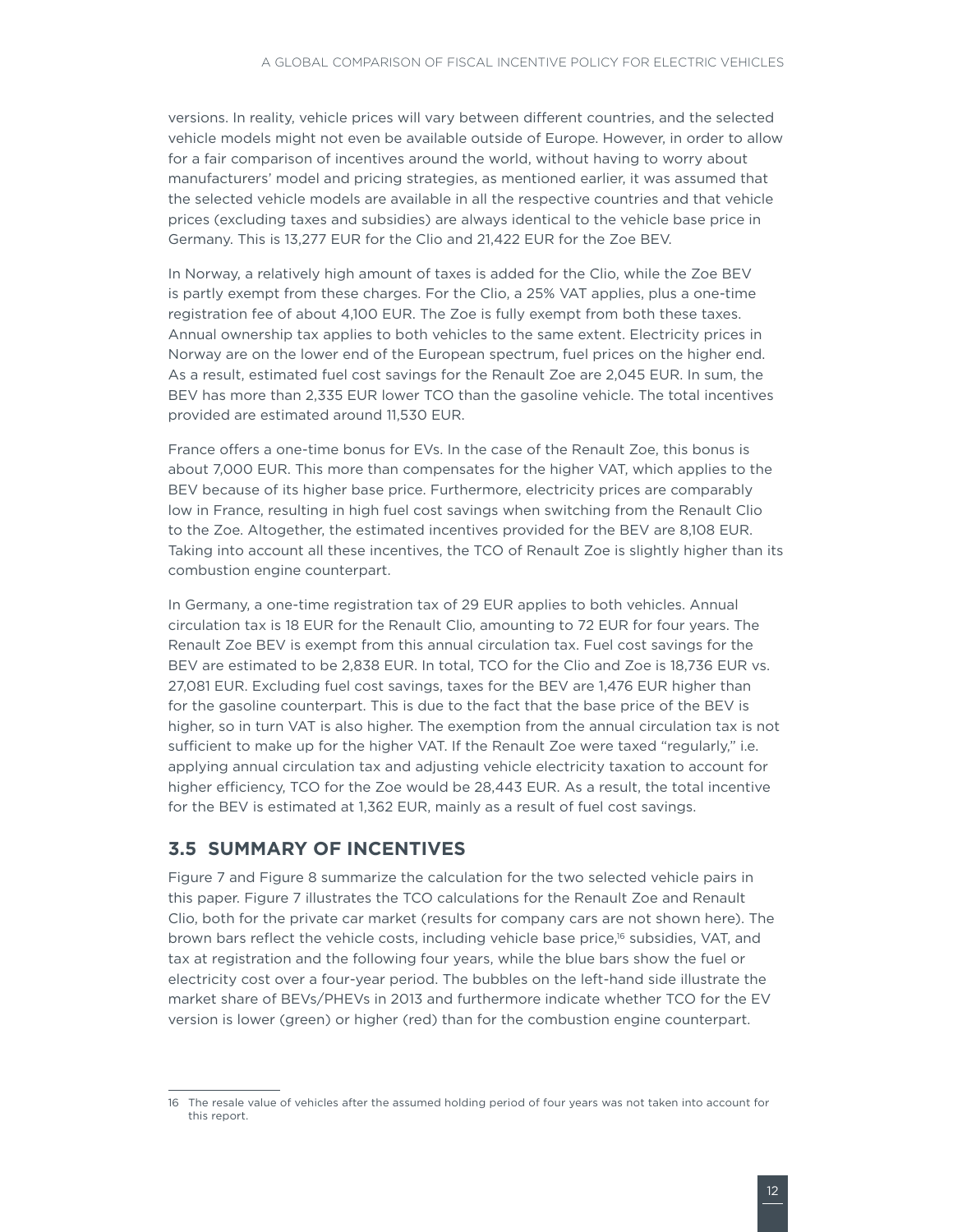

Figure 7. Summary of TCO calculations for Renault Clio vs. Renault Zoe (private car market)

[Figure 8](#page-17-0) illustrates the same TCO calculations, but for the Volvo V60 diesel-PHEV and the Volvo V60 diesel.



<span id="page-17-0"></span>**Figure 8.** Summary of TCO calculations for Volvo V60 diesel vs. Volvo V60 PHEV (private car market)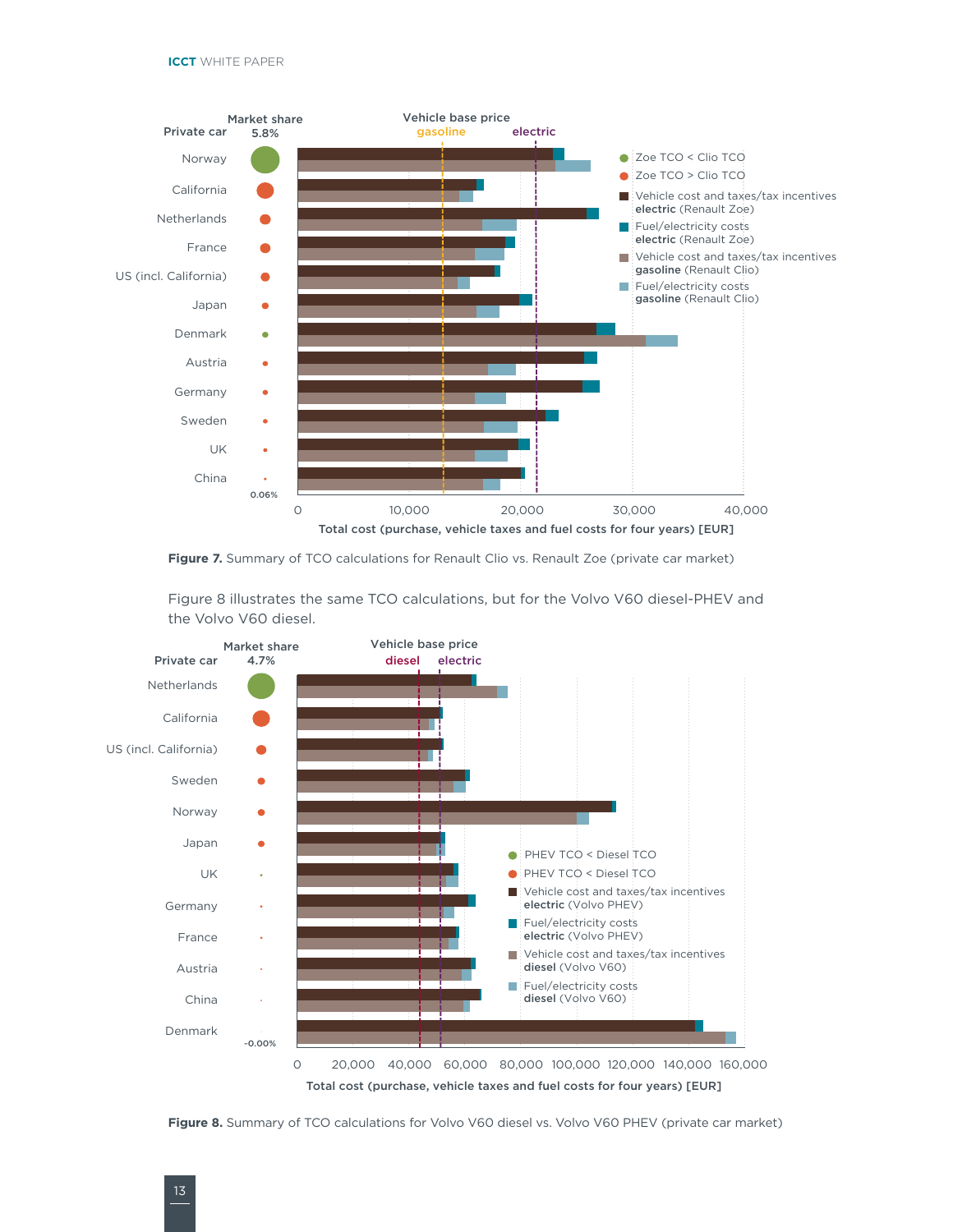Figure 9 and 10 summarize the estimated level of total incentives for the BEV (Renault Zoe) and PHEV (Volvo V60-diesel PHEV) when compared with the respective conventional vehicles (Renault Clio and Volvo V60 diesel).



**Figure 9.** Estimated level of total incentives: Renault Zoe (BEV) vs. Renault Clio



**Figure 10.** Estimated level of total incentives: Volvo V60 diesel-PHEV vs. Volvo V60 diesel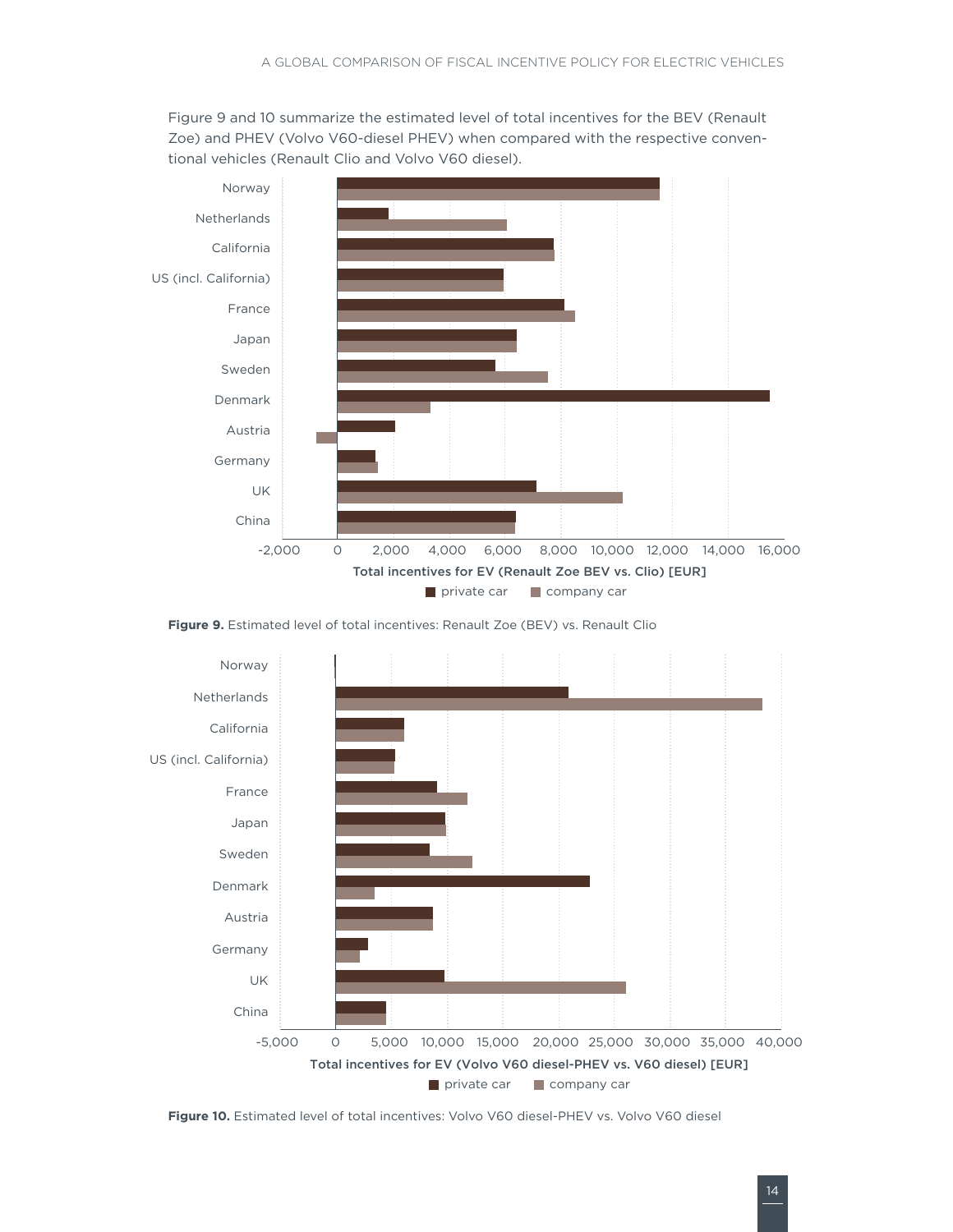The following paragraphs list some key observations from these country-by-country comparisons.

Norway levies high taxes on vehicles with internal combustion engines. BEVs are largely exempt from these taxes, and also benefit from lower electricity costs. As a result, the TCO of the Renault Clio is significantly higher than the actual vehicle base price, while the TCO of the Zoe is only slightly above its base price. The total incentive provided for the BEV is about 11,500 EUR, the highest of all incentives among the markets analyzed (for private cars). For PHEVs, the situation is different, as they are not excluded from all taxes. There is still some incentive, but it averages out to close to zero; because of the high tax based on vehicle features (much higher engine power for the V60 PHEV) and high VAT based on vehicle price, the TCO of the V60 diesel-hybrid is higher than that of the V60 diesel. This is a sharp contrast to the incentives on the BEV side.

In the Netherlands, both BEVs and PHEVs are excluded from registration and ownership taxes. However, these taxes are largely based on the  $CO<sub>2</sub>$  emissions of a vehicle. As a result, the tax level for the Renault Clio is not too high anyway, and the tax break offered is not enough to compensate the higher vehicle price and higher VAT of this BEV. The situation is different for the Volvo V60, which has significantly higher  $CO<sub>2</sub>$ emissions, so the tax break for its PHEV version is much more significant. This effect is even larger for a company car than it is for a private car, as the tax is based on the  $CO<sub>2</sub>$ emission of the vehicle as well. In total, the incentives provided for the BEV amount to about 1,800 EUR for a private car and 6,100 EUR for a company car, and for the PHEV around 20,900 EUR (private) and 38,300 EUR (company).

As noted earlier, the US provides a one-time federal bonus upon purchase of an EV, and some states, such as California, provide additional state bonus and incentives to encourage EV purchases. The incentives would help to bring down the TCO of the Renault Zoe (similar to the Nissan Leaf) compared with its combustion-engine counterpart. For the Volvo V60 PHEV, the effect would be less due to the lower one-time bonus. In total, the incentives provided for the BEV amount to about 7,700 EUR (compared with about 5,900 EUR at the federal level) and about 6,100 EUR for the PHEV (compared with around 5,200 EUR at the federal level).

In France, a one-time bonus helps to reduce TCO for BEVs and, to a lesser extent, for PHEVs. As a result, the TCO for the Renault Zoe BEV is only a little higher than for the Clio. For the V60 PHEV, TCO is lower than for the diesel version if it is a company car. A private owner has to pay slightly higher TCO than if driving the diesel version. In total, France provides incentives of around 8,100 EUR (private) or 8,500 EUR (company) for the BEV, and about 9,100 (private) or 11,800 EUR (company) for the PHEV.

Japan exempts BEVs and PHEVs from acquisition tax and annual tonnage tax and reduces the annual automobile tax for both. Along with the low VAT tax and the one-time bonus provided for EVs, the incentives reduce the TCO of the Renault Zoe to only slightly above its base price, while the TCO of the Clio is much higher than its base price. The tax break is more effective for the PHEV because the three taxes are based on vehicle price, weight, and displacement, respectively, which are all higher for the Volvo V60. Thus the TCO of the Volvo V60 PHEV is the same as its diesel version. In total, Japan provides incentives of around 6,400 EUR for the BEV and around 9,900 EUR for the PHEV.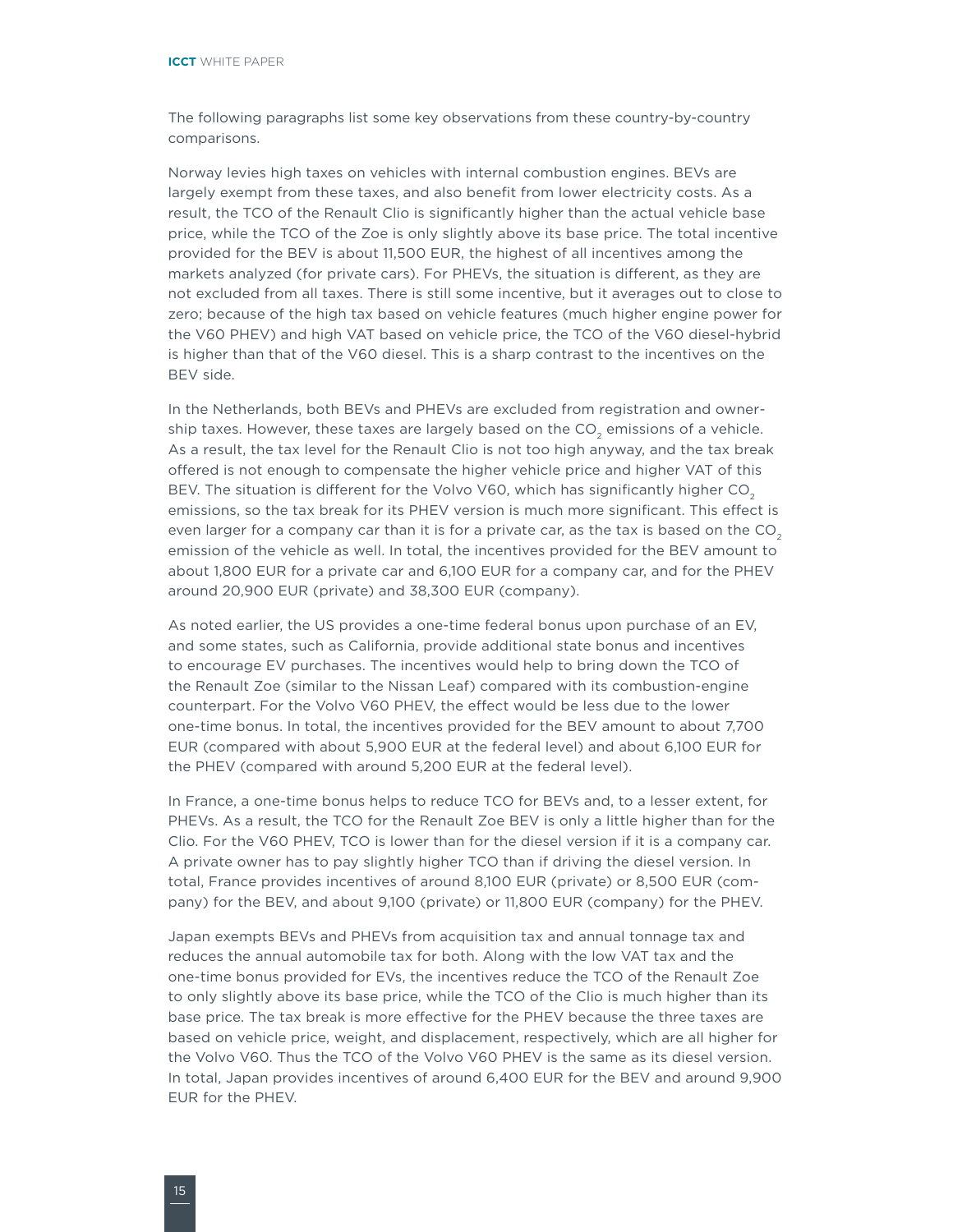In Sweden, EVs receive a one-time bonus and are exempt from annual road tax, which is based on CO<sub>2</sub> emission. Because of high VAT, the incentives are not high enough to compensate the higher base price of BEVs. It is same for the PHEV, but the TCO of V60 PHEV is lower than its diesel version if it is a company car. In sum, Sweden provides about 5,600 EUR (private) or 7,500 EUR (company) for the BEV, and about 8,400 EUR (private) or 12,200 EUR (company) for the PHEV.

In Denmark, there is a very high registration tax, which is mainly based on vehicle price. EVs are exempt from registration tax, which explains why the TCO of the Renault Zoe is lower than that of the Clio. For the Volvo V60 PHEV this effect is even stronger, given the high purchase price of that vehicle. Registration tax is much lower for company cars than for private cars. The tax break for EVs is therefore no longer sufficient for compensating the higher vehicle purchase price and VAT, and so TCO for company cars is higher for the Zoe BEV while the TCO of the V60 PHEV is only a little lower than for its combustion engine counterpart. Overall incentives provided in Denmark are about 15,500 EUR (private) or 3,300 EUR (company) for the BEV, and about 22,800 EUR (private) or 3,400 EUR (company) for the PHEV.

In Austria, both BEVs and PHEVs are excluded from registration and ownership taxes. But the registration tax is largely based on fuel consumption. Thus the TCO of the Renault Zoe BEV is still significantly higher than that of the Clio, while the TCO of the V60 PHEV is only slightly higher than its diesel counterpart. The overall TCO savings is 2,000 EUR for private BEVs, whereas for company car BEVs in fact a -700 EUR disincentive applies. For the PHEV, the overall incentives are about 9,000 EUR (private and company).

In Germany, the higher price of the BEV and PHEV versions results in higher VAT and therefore actually a disincentive for the purchase of an EV. This is balanced by fuel cost savings, however, so that as a result TCO savings amount to about 1,400 EUR (private and company) for the BEV. Total incentives for the BEV are larger for company cars than for private cars because of a recently introduced regulation that takes into account battery capacity when calculating company car taxes and provides some credit for vehicles with higher battery capacity. For the PHEV, this effect is less prominent, resulting in higher TCO savings for private PHEVs (about 2,000 EUR) than for company PHEVs (about 2,800 EUR).

In the UK, most relevant influencing factors are a one-time bonus (about 5,800 EUR) upon purchase of an EV and a company car tax that is heavily based on vehicle  $CO<sub>2</sub>$ emissions. For private BEVs, the one-time bonus and fuel cost savings are enough to overcompensate for a higher VAT for the BEV if it is a company car. For a company car BEV, the effect is even stronger, resulting in significantly lower TCO for the BEV than for its gasoline counterpart. The total incentive provided for the BEV is about 7,100 EUR (private) and about 10,200 EUR (company). For the Volvo V60 PHEV, the effect of the CO<sub>2</sub>-based company car tax is much stronger, resulting in a total incentive of about 26,000 EUR compared with about 9,800 EUR for the private PHEV.

China provides a one-time bonus for BEVs based on battery range, as well as for PHEVs to a lesser extent. Similar to the US, some provinces or cities (e.g., Beijing, Shanghai, and Guangdong) provide additional bonuses that may double the amount provided at the national level. However, the regional incentives are not taken into account in this paper. Even though the tax exemption from the "vehicles and vessels"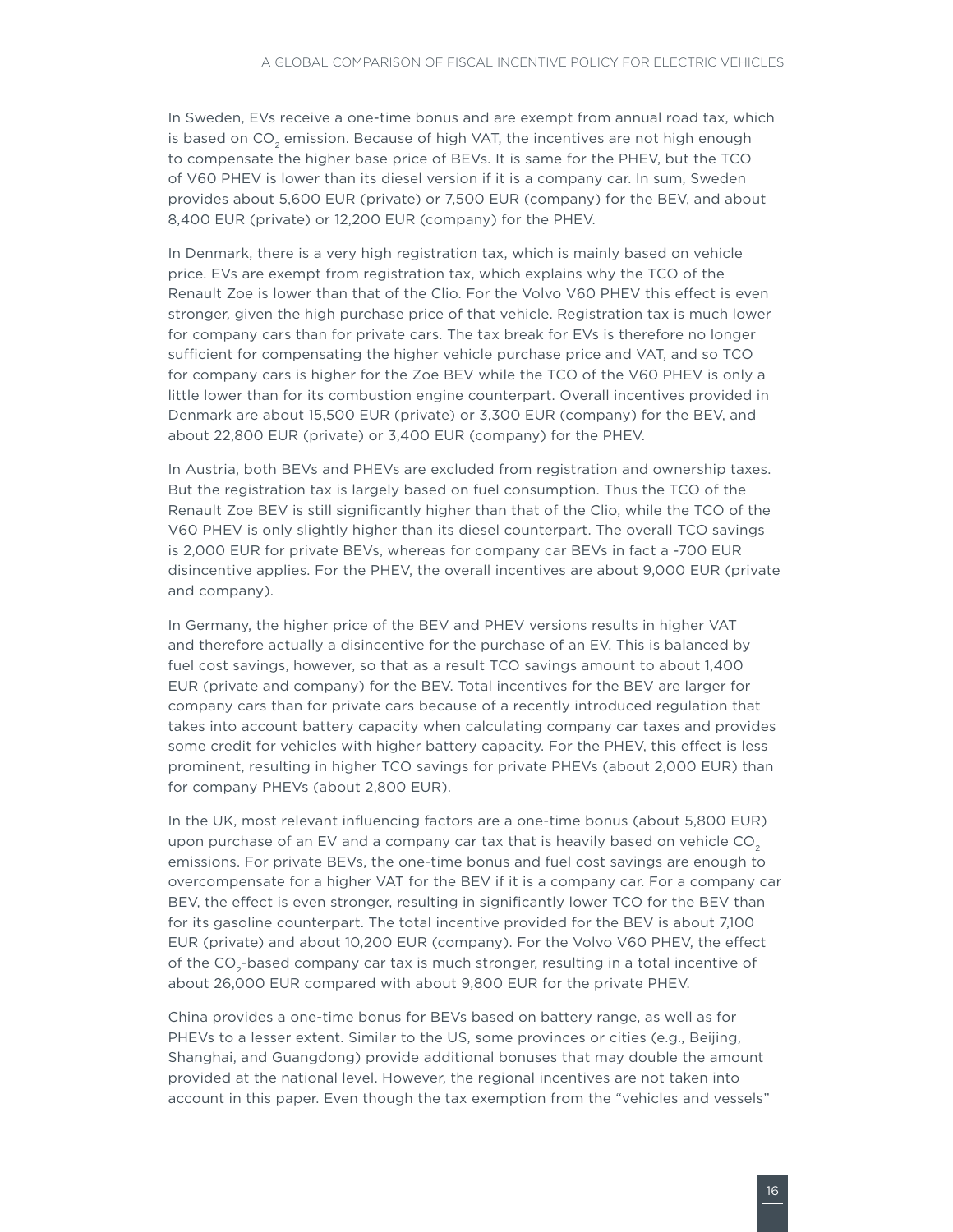annual tax for EVs is not as significant as in many EU markets, the TCO of the Renault Zoe BEV significantly decreased, though it is still higher than that of the Clio. Similarly, because the other taxes are partially based on vehicle price, the incentives are not high enough to close the price gap between the PHEV and its conventional counterpart. Thus the TCO of the V60 PHEV is slightly higher than that of its diesel version. The overall incentives for the BEV are significant compared with other countries (about 6,400 EUR), while the incentives for the PHEV are not as high as in most of other markets (about 4,500 EUR).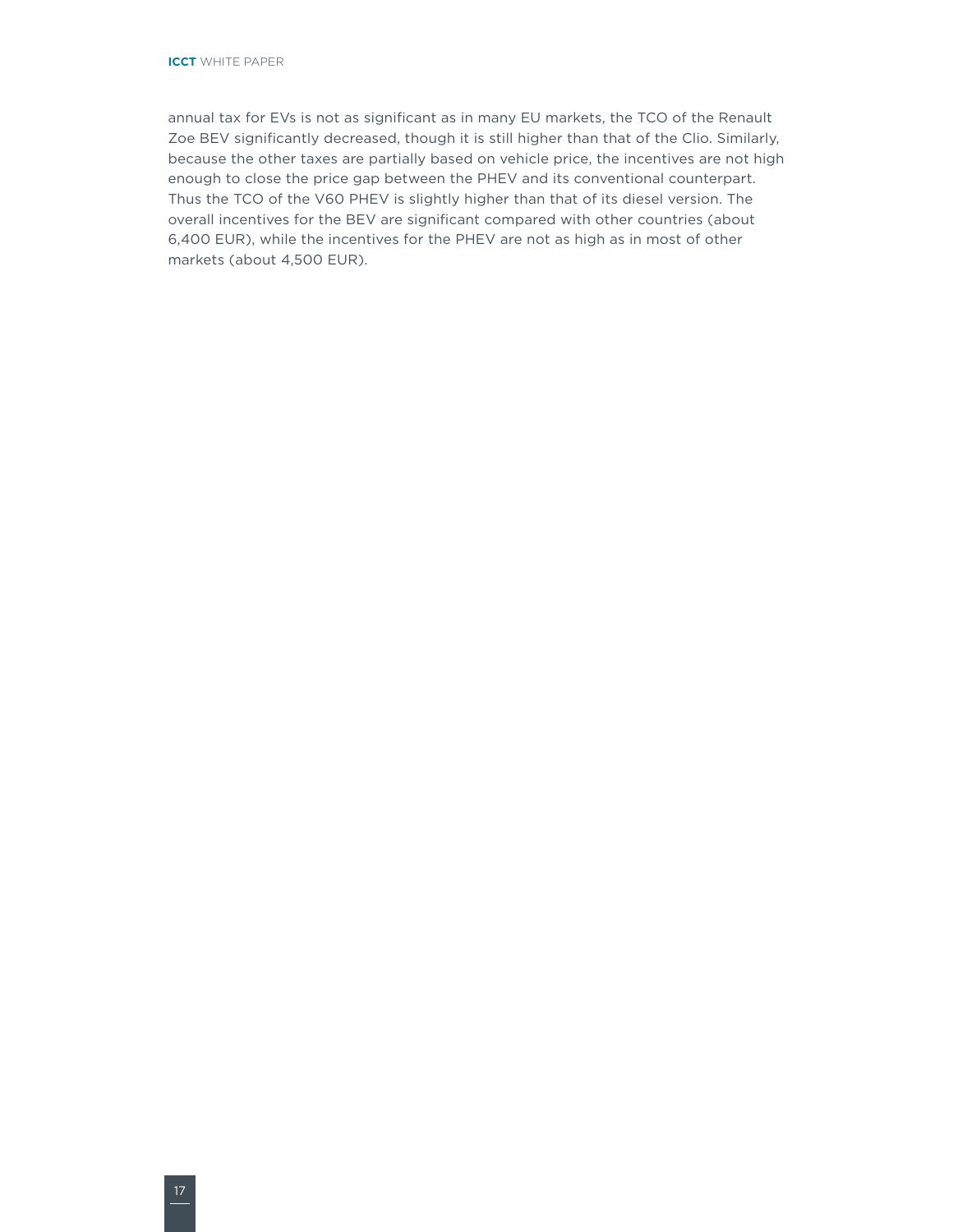### <span id="page-22-0"></span>4 FINDINGS ON INCENTIVES AND MARKET DYNAMICS

Having analyzed market shares and market share developments over time on one hand, and the level of incentives for EVs on the other hand, the following section aims at bringing both aspects together. Figures 11 through 14 illustrate the dynamics of EV market share from 2012 to 2013, the size of the BEV/PHEV market in 2013, and the total EV incentives in selected markets.

Figure 11 provides a view on the level of incentives, market growth, and market share for the BEV. Looking at company cars, the data points seem to suggest that a higher level of incentives indeed results in a higher market growth rate. According to the data, Norway is leading in terms of BEV incentives, and at the same time shows the strongest market size. The U.S. and California also show a high incentive, and at the same time the highest market growth rate observed. The UK, France, Sweden, the Netherlands, Japan, and China are located more in the middle, with incentives of around 6,100 to 10,200 EUR, and with medium-size/medium-growth BEV markets. Denmark ranges more towards the lower end of the incentive spectrum, around 3,300 EUR, and shows very little market growth. Exceptions to the general trend are Germany and Austria—both relatively small BEV markets at the moment, but with strong growth rates, despite their comparably low incentives for BEVs. For private car BEVs, the picture looks similar, but generally with lower incentive levels. An exception is Denmark, with a higher level of incentives for BEV if purchased as private cars, but with very little growth.



**Figure 11.** Market growth rate vs. per-vehicle incentive for BEV (Renault Zoe), private and company cars, 2012–2013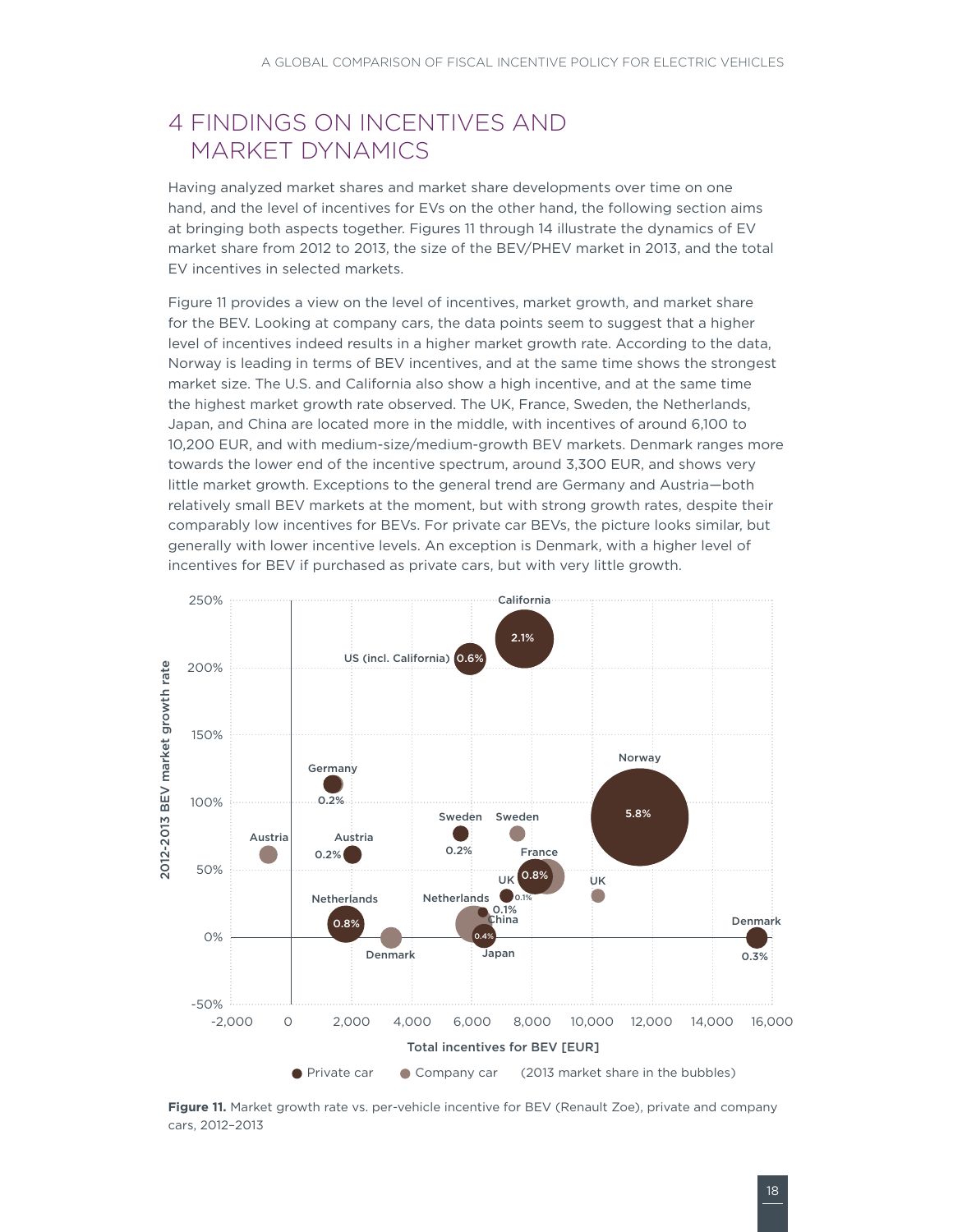For PHEVs, the Netherlands provides an incentive that is substantially higher (about 38,000 EUR for company cars and about 21,000 EUR for private cars) than in any of the other markets. It also has the largest PHEV market and the largest market growth rate (Figure 12 and 13). The only other markets with a PHEV market share higher than 0.1% in 2013 are Norway, Sweden, Japan, the U.S. and California. All of these markets, except Norway, offer a relatively similar level of incentive for the analyzed V60 PHEV, ranging from about 6,100 EUR to 12,200 EUR for company cars and 6,100 EUR to 10,000 EUR for private cars. Norway, Sweden and Japan show similar growth rates for PHEVs, of about 60% to 100%.



Figure 12. Market growth rate vs. per-vehicle incentive for PHEV (Volvo V60), private and company cars, 2012–2013**<sup>17</sup>**

<sup>17</sup> Only those markets with a 2013 market share of PHEV higher than 0.1% are shown in this figure, as for markets with a lower market share, annual growth rates are not expected to be meaningful.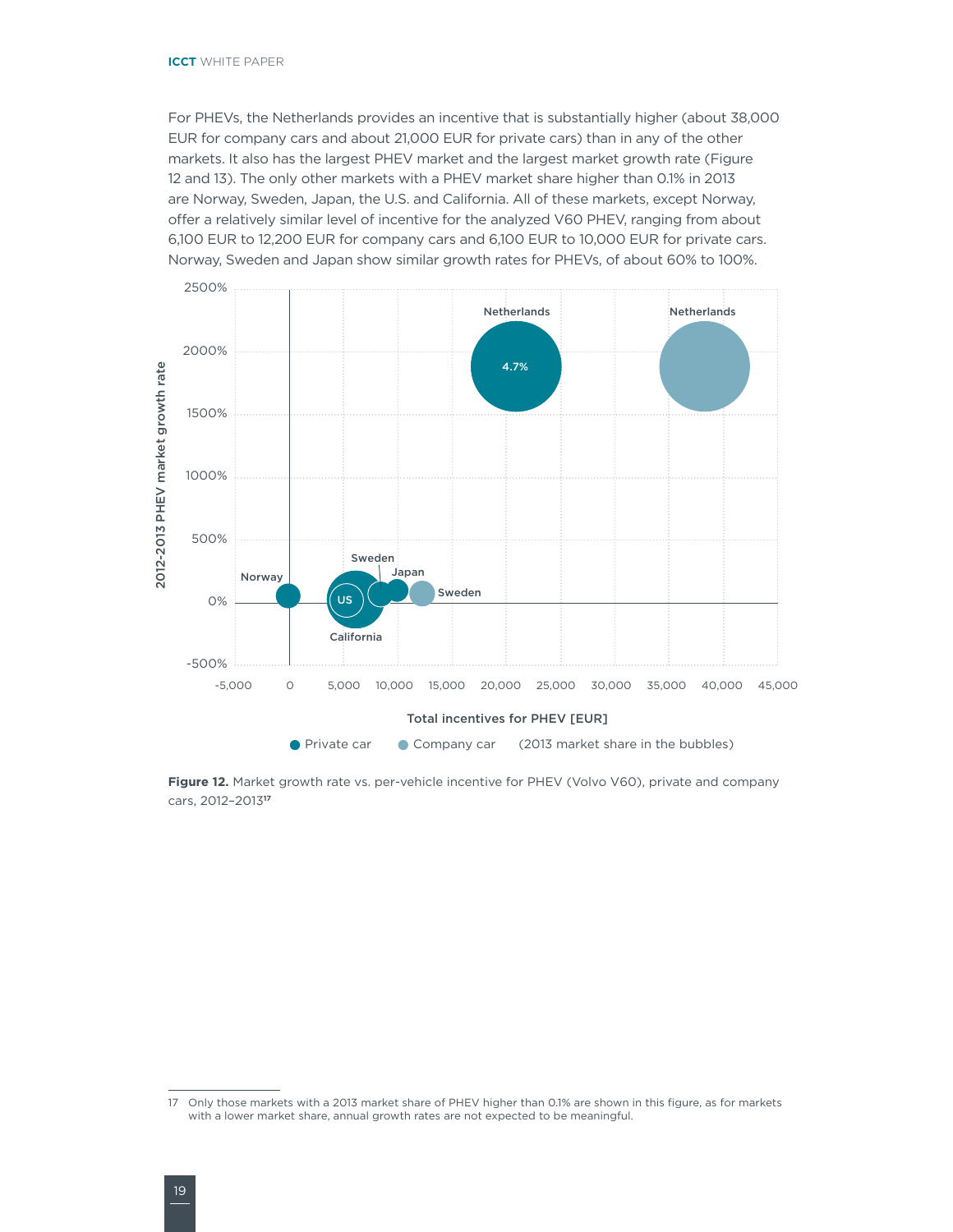

**Figure 13.** Market growth rate vs. per-vehicle incentive (without the Netherlands) for PHEV (Volvo V60), private and company cars, 2012–2013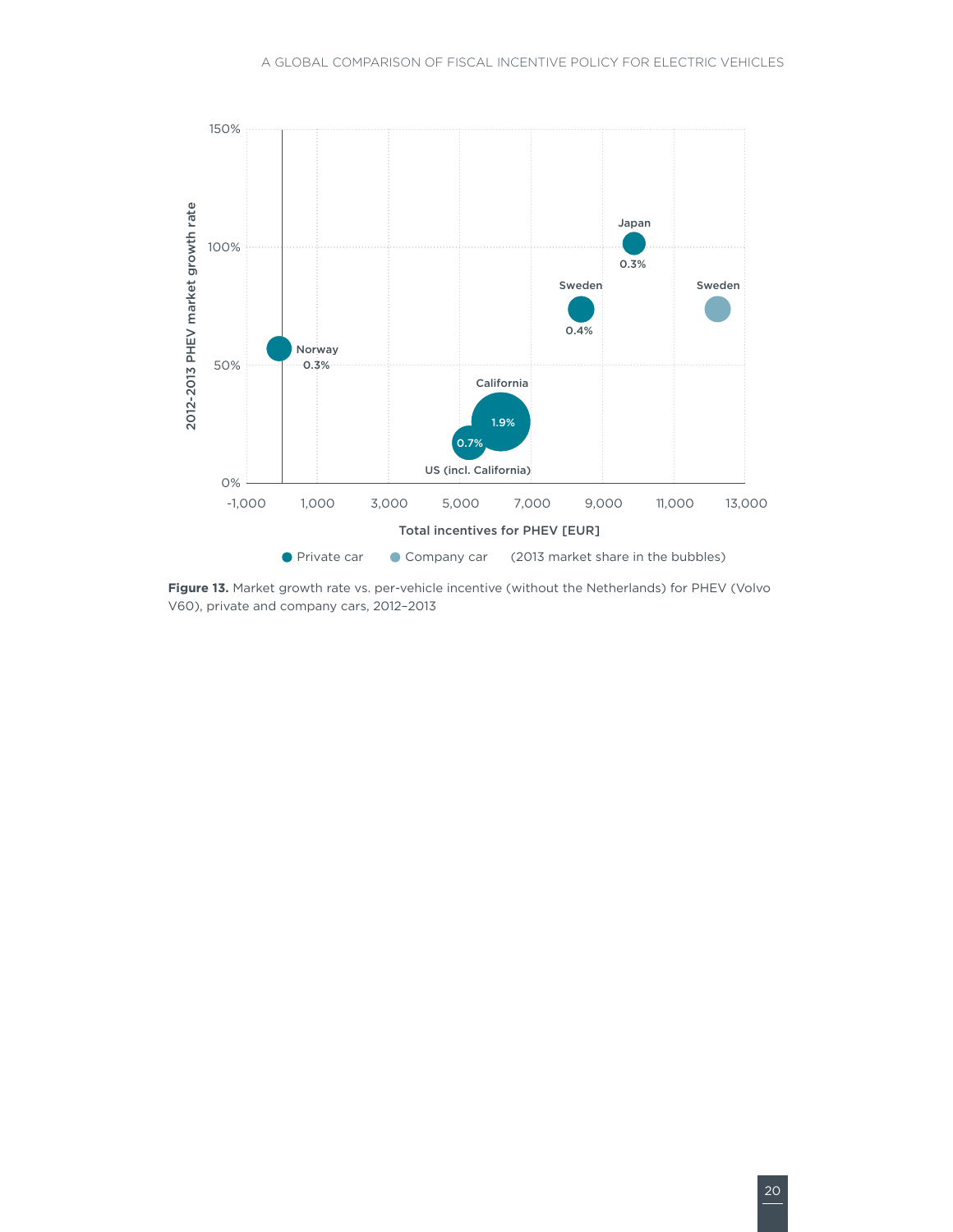Figure 14 combines BEVs and PHEVs in one chart, showing the total value of fiscal incentives per vehicle (calculated for the Renault Zoe BEV and the Volvo V60 PHEV) provided in 2013 on the x-axis and the respective BEV/PHEV new-vehicle market share per market in 2012 and 2013. For those markets where applicable, the fiscal incentive level shown is the one for company cars. Also, to allow for plotting the results for both example vehicles (BEV and PHEV) in one chart, the level of fiscal incentives provided was normalized as a percentage of vehicle base price. The relationship between the level of incentives provided and EV market share/market growth is consistent with the observations from Figures 11 to 13, with the Netherlands, Norway, and California having the highest market shares and growth rates.



**Figure 14**. EV market share vs. per-vehicle incentive provided for BEV (Renault Zoe) and PHEV (Volvo V60) (where applicable, only company car market incentives shown here), 2012–2013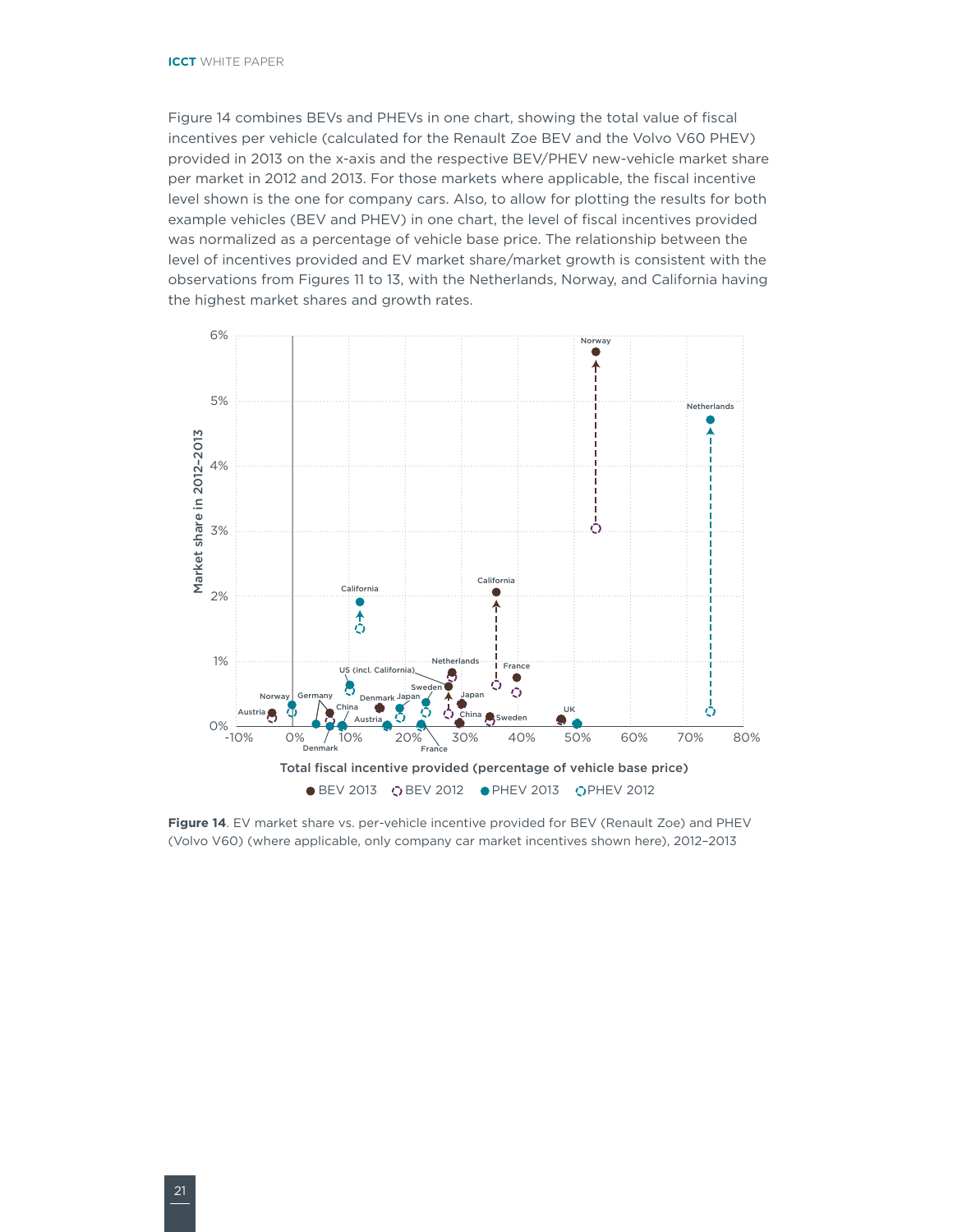# <span id="page-26-0"></span>5 CONCLUSIONS

Based on the data collected and analysis in this paper, it is obvious that there are significant differences between EV markets and the associated fiscal policy. We sought to make some sense of these marked differences across the emerging EV markets, especially in the context of the direct EV subsidy and taxation incentives provided to EV consumers across the automobile markets. From this analysis, we draw two overarching conclusions.

#### *Conclusion 1: National fiscal policy is a powerful mechanism to reduce the effective total cost of ownership and entice vehicle consumers to purchase electric vehicles.*

There are substantial differences in terms of the absolute market share, differences in the growth rate, and differences in the type of EVs predominantly sold (BEVs vs. PHEVs). Electric vehicle market shares for EVs range from negligible to 6%, growth rates vary from zero to more than 400%, and there are both markets such as Norway and France, where nearly all EVs sold are BEVs, and markets such as the Netherlands and the US, where most EVs sold are PHEVs.

The analysis demonstrates that there are large differences in the tax structure and also in the level of incentives provided for EVs in the various markets. Linking the level of incentives and the parameters describing market dynamics suggests that there is indeed some link between the incentives provided and the uptake of EVs in a market. Clear examples are Norway and the Netherlands, where high EV fiscal incentives result in a beneficial total cost of ownership for consumers, and this results in high EV market growth rate and market share.

It is then also possible to explain why we see more BEVs than PHEVs in one market but the reverse in another market. Again, Norway and the Netherlands are good examples of this situation: While in Norway only BEVs are excluded from VAT and registration tax, in the Netherlands, the fiscal incentives apply to both vehicle types.<sup>18</sup> However, the effect is most pronounced for PHEVs, where the non-electric vehicle alternatives generally have relatively high CO<sub>2</sub> levels and are subject to high tax rates. As a result, the market share of PHEVs in the Netherlands is very high, while BEVs play only a relatively small role at the moment. In Norway, exactly the opposite is the case.

Finally, it is possible to draw conclusions about the distribution of EVs among private vs. company car customers. In general, it was found that the level of incentives provided tends to be higher for company cars than for private cars. We would therefore expect higher shares of EV among company car customers than among private car customers. However this conclusion could not be cross-checked with statistical data, as we have data regarding the number of EVs registered as private vs. company cars only for one country, Germany. At least in the case of Germany, we can confirm that indeed the share of EV is about three times higher for company cars than for private cars. Denmark is an interesting exception, where the incentive for private car BEVs is higher than for company car BEVs. However, the uptake of BEVs is very low in Denmark so far – most likely due to a generally lower acceptance on the part of private customers rather than fleet owners.

<sup>18</sup> It is important to note that this report only focuses on fiscal incentives as provided in 2013. For some markets, for example the Netherlands, fiscal incentives were reduced or even phased out at the beginning of 2014. This has not been taken into account for this analysis.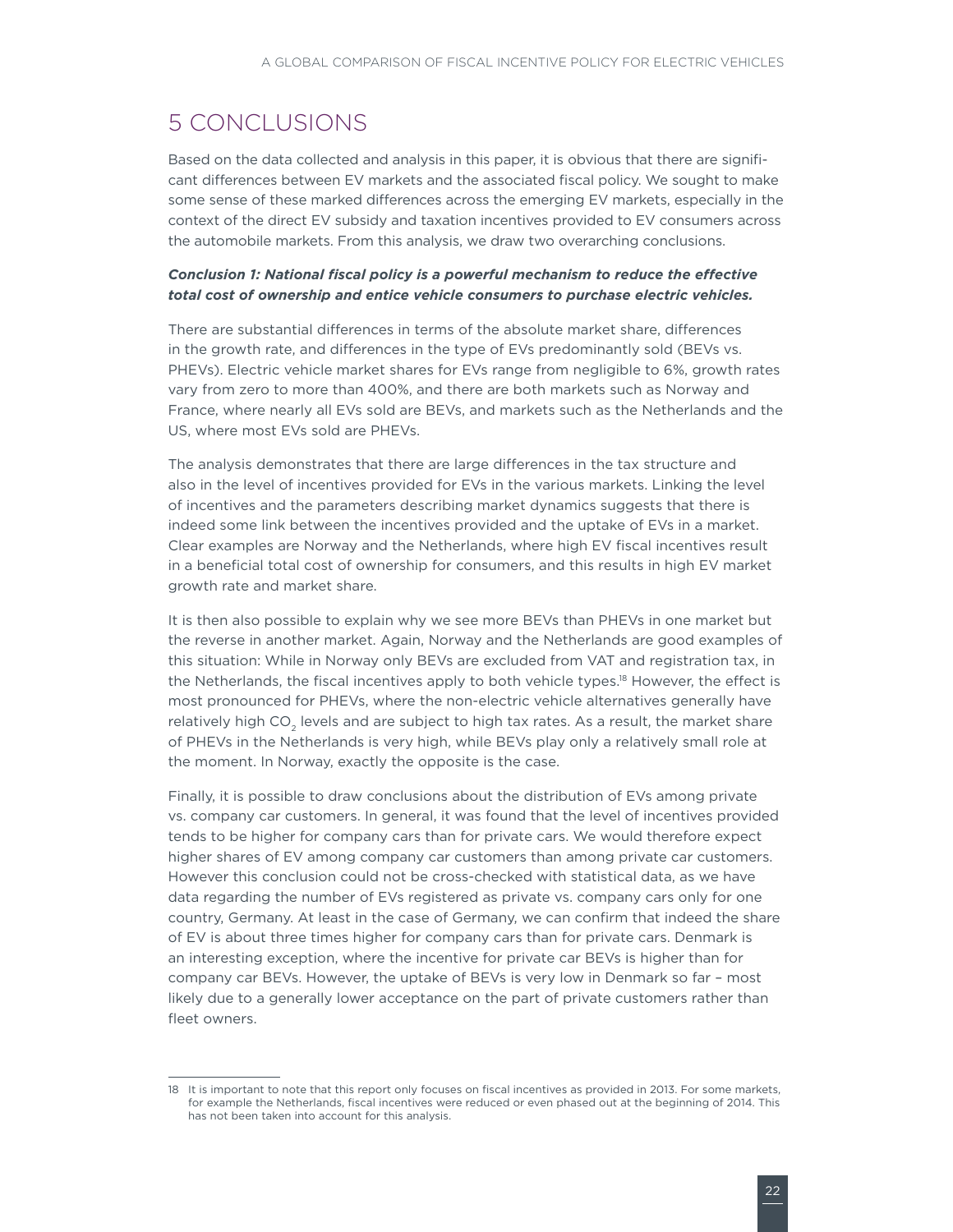#### *Conclusion 2: More comprehensive study is needed of the impact of the full portfolio of policy actions to accelerate the early electric vehicle market.*

We note that there are limits to the analysis within this paper. A more comprehensive assessment of policy options to spur electric vehicle growth would investigate and help understand the importance of vehicle manufacturer policy (e.g., emission standards, electric vehicle requirements), infrastructure policy (residential equipment, public charging), and electric utility policy, along with the consumer EV fiscal policy evaluated here. A more comprehensive and rigorous assessment of these other policy action areas would help inform a longer-term policy path that is not so exclusively dependent upon large initial-year taxation incentives.

The case of Germany provides an example where more detailed study is warranted. Germany is an example of a market where we would have expected a lower EV growth rate than suggested by the official vehicle registration statistics. This is due to the fact that incentives provided in Germany seem to be much lower than in most other markets analyzed here. And yet, it was the market with the second highest growth rate in 2013 (from a very low starting point, though). One possible explanation is that in 2013, many new EV models from German manufacturers were introduced into the market, resulting in relatively high registration numbers on the part of the manufacturers themselves for test drives, outreach activities, etc. Another possible explanation is that we do not take into account *all* aspects in the context of EV sales. For example, the level of charging infrastructure available is expected to also have an impact on customer behavior. For Germany, statistics suggest that there are about 2,200 publicly available charging stations for EVs (NPE, 2012)—for a total fleet of about 7,000 EVs (KBA, 2014b). A comparison of the electric grid infrastructure readiness for EVs would be an important additional issue to investigate in leading EV markets.

Another example is California where, especially for BEVs, we find a higher growth rate and market share than other markets with the same level of fiscal incentives. This could be due to many factors. One clear factor in California is the use of high-occupancy vehicle lanes for BEVs and PHEVs. This incentive is expected to provide a significant incentive to users in California, particularly in the Los Angeles and San Francisco metropolitan areas, where many EVs are registered. However, comparison of each of the vehicle markets' EV lane access incentives was outside the scope of this analysis. Another factor is the California Zero Emission Mandate (ZEV), requiring manufacturers to produce and sell EVs, which essentially also is an incentive to prompt EV adoption through manufacturers' actions although not targeting customers directly. California also has well-developed EV action plans, infrastructure policy, electric utility engagement, consumer awareness programs, and various stakeholder involvement processes at play.

Further investigation of particular regions and cities is also an area that warrants much greater attention and understanding. Considering the far greater concentration of electric vehicles sales in particular urban areas around the world (Los Angeles, New York, Tokyo, Rotterdam, Beijing, Shanghai), analysis of the underlying factors could be critical in identifying high-priority policies to accelerate electric vehicle sales in the most likely markets.

It is also important to note that, for this analysis, only a limited number of markets were taken into account, and only two distinct vehicle models were analyzed. Quantifying and comparing incentives across different markets is a difficult task, and hence the results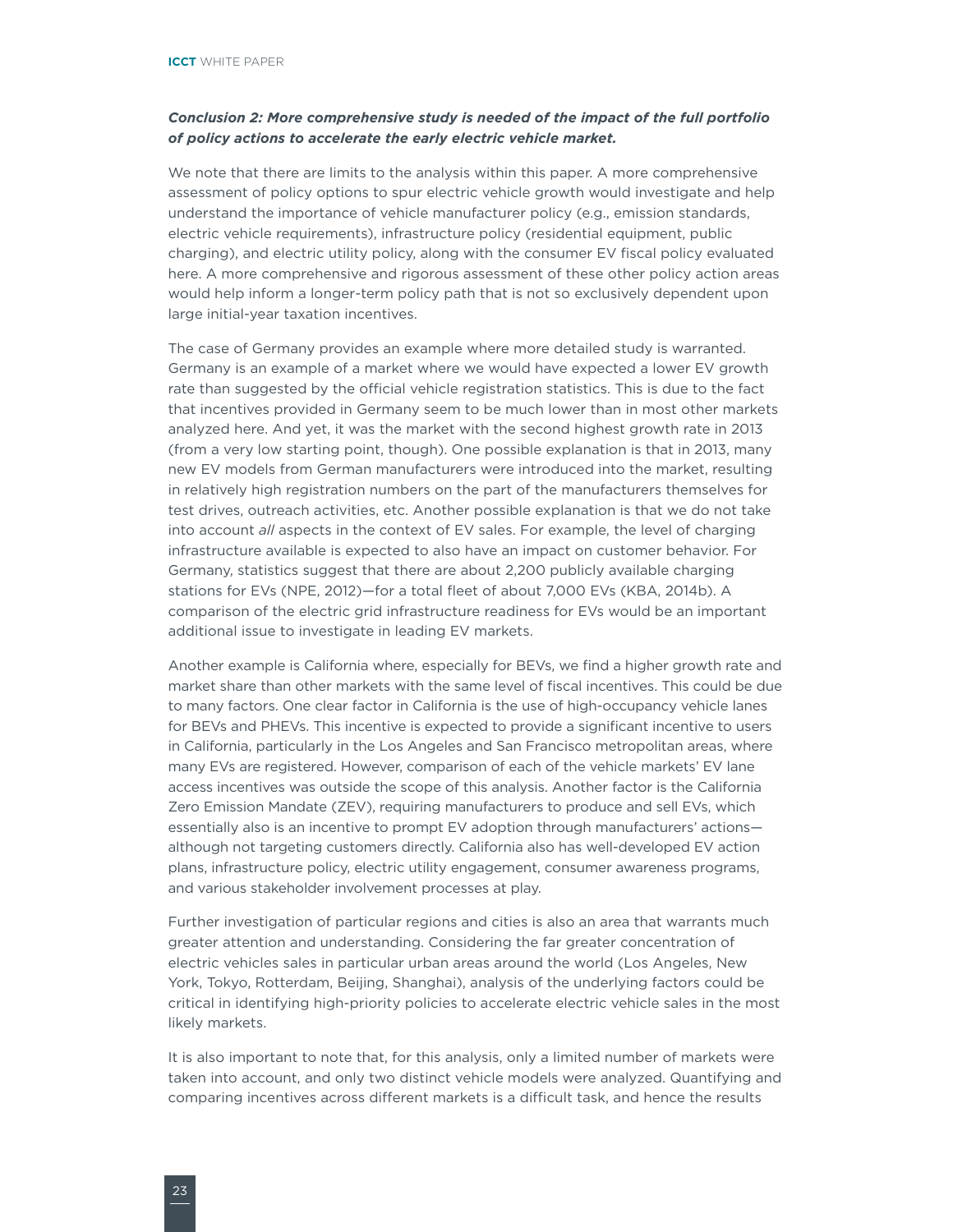can provide only an indication of general trends and relationships. More research is required for the future, and more data will become available as EV markets continue to grow. A key question for the near future will be how to transit from an early adopters' market for EVs to a mature mass market. Continued use of incentives will play an important role here. However, these incentives will have to be applied in the most efficient way possible—and they will also need to be phased out at some point in time.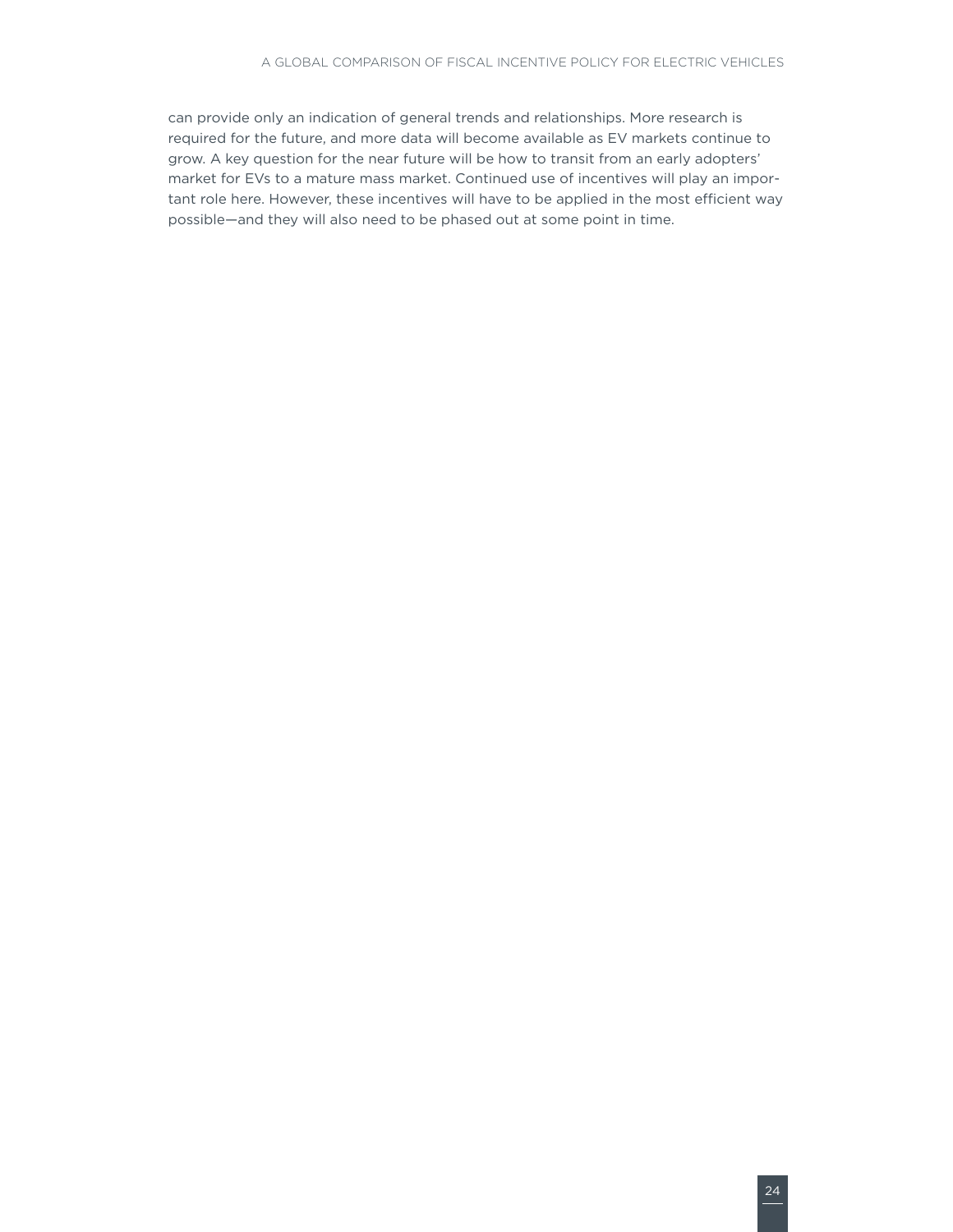# <span id="page-29-0"></span>ANNEX I – GLOSSARY

| <b>Base price</b>   | Vehicle market price excluding taxes                                                                                                                                                                                                                                                    |
|---------------------|-----------------------------------------------------------------------------------------------------------------------------------------------------------------------------------------------------------------------------------------------------------------------------------------|
| <b>BEV</b>          | Battery electric vehicle                                                                                                                                                                                                                                                                |
| <b>Company car</b>  | Car owned by a company for either company or private use by its<br>employees                                                                                                                                                                                                            |
| <b>EV</b>           | Electric vehicle, including battery electric vehicle and plug-in hybrid<br>electric vehicle                                                                                                                                                                                             |
|                     | Market growth Annual growth of market share                                                                                                                                                                                                                                             |
| <b>Market share</b> | Market share in comparison to all new vehicle sales                                                                                                                                                                                                                                     |
| <b>Net price</b>    | Base price plus value added tax                                                                                                                                                                                                                                                         |
| <b>PHEV</b>         | Plug-in hybrid electric vehicle                                                                                                                                                                                                                                                         |
| <b>Private car</b>  | Car owned by a private person                                                                                                                                                                                                                                                           |
| <b>TCO</b>          | Total cost of ownership, defined here as including vehicle base price,<br>value added tax, other one-time registration tax, annual ownership taxes<br>(for a time period of four years), and fuel/electricity costs (four years),<br>and one-time subsidies upon purchase of a vehicle. |
| <b>VAT</b>          | Value-added tax                                                                                                                                                                                                                                                                         |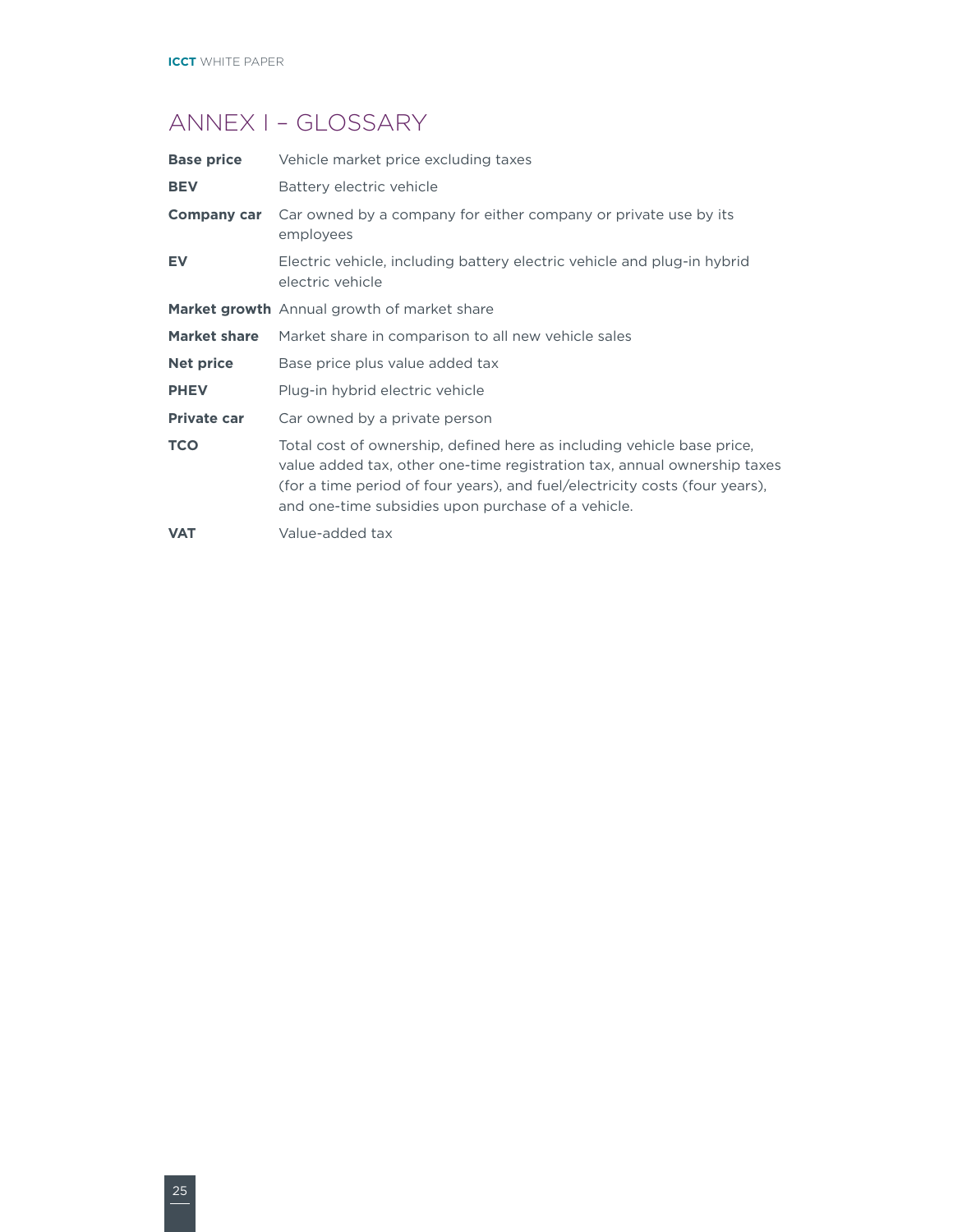# <span id="page-30-0"></span>ANNEX II – A SHORT DESCRIPTION OF 2013 NATIONAL VEHICLE TAXATION SCHEMES

|                                        |                                | <b>Tax Scheme</b>                                                                                                                                 |                                                                                                                                                                                                                                                                                                 | <b>Subsidy</b>                                                                                                                     |
|----------------------------------------|--------------------------------|---------------------------------------------------------------------------------------------------------------------------------------------------|-------------------------------------------------------------------------------------------------------------------------------------------------------------------------------------------------------------------------------------------------------------------------------------------------|------------------------------------------------------------------------------------------------------------------------------------|
| <b>Region</b>                          | <b>VAT</b>                     | One-time                                                                                                                                          | <b>Annual</b>                                                                                                                                                                                                                                                                                   | One-time                                                                                                                           |
| <b>Norway</b>                          | 25%<br><b>BEVs</b><br>exempted | • Registration tax based on<br>vehicle weight, engine power,<br>nitrogen oxide emissions,<br>and CO <sub>2</sub> emissions. BEVs are<br>exempted. | • Circulation tax about 350 EUR                                                                                                                                                                                                                                                                 |                                                                                                                                    |
| <b>Netherlands</b>                     | 21%                            | • Registration tax based on<br>the CO <sub>2</sub> emission level of<br>the vehicle. BEVs and most<br>PHEVs are exempted.                         | • Circulation tax based on the<br>vehicle weight, fuel type, and $CO2$<br>emission. BEVs and most PHEVs<br>are exempted.<br>• [Company car] Income tax for cars<br>emitting more than 50 g/km $CO2$<br>of 25% of the vehicle's catalogue<br>value in 2013. BEVs and some<br>PHEVs are exempted. |                                                                                                                                    |
| <b>US</b><br>(including<br>California) | $7.3\%$ *<br>$(8.4\%)$         | • Registration fee around 33<br><b>EUR</b><br>• Gas-guzzler tax for very<br>fuel-inefficient vehicles                                             |                                                                                                                                                                                                                                                                                                 | • Up to about 5,500 EUR based<br>on battery capacity (federal);<br>• About 1,800 EUR for BEVs and<br>1,100 EUR for PHEVs (Calif.). |
| <b>France</b>                          | 19.6%                          | • Registration tax based<br>on engine power. EVs are<br>exempted.                                                                                 | • [Company car] Income tax based<br>on CO <sub>2</sub> emission. BEVs and some<br>PHEVs are exempted                                                                                                                                                                                            | • Up to 7,000 EUR for EVs                                                                                                          |
| Japan                                  | 5%                             | • Acquisition tax based<br>on engine displacement<br>and vehicle price. EVs are<br>exempted.                                                      | • Tonnage tax based on vehicle<br>weight. EVs are exempted;<br>• Automobile tax based on<br>engine displacement. EVs are<br>exempted 50%                                                                                                                                                        | • Up to about 6,500 EUR based<br>on price difference for EVs.                                                                      |
| <b>Sweden</b>                          | 25%                            |                                                                                                                                                   | • Road tax based on $CO2$ emission.<br>EVs are exempted.<br>• [Company car] Income tax<br>partially based on vehicle price.<br>EVs are exempted 40%.                                                                                                                                            | • Up to about 4,600 EUR based<br>on price difference for EVs.                                                                      |
| <b>Denmark</b>                         | 25%                            | • Registration fee mostly<br>based on vehicle price. EVs<br>weighing less than 2000 kg<br>are exempted.                                           | • Annual circulation tax based on<br>fuel consumption. BEVs weighing<br>< 2000 kg are exempted.<br>• [Company car] Income tax based<br>on price.                                                                                                                                                |                                                                                                                                    |
| <b>Austria</b>                         | 20%                            | • Registration tax based on<br>fuel consumption. EVs have<br>deductions.                                                                          | • Circulation tax based on engine<br>power. EVs are exempted.<br>• [Company car] Income tax based<br>on price.                                                                                                                                                                                  |                                                                                                                                    |
| Germany                                | 19%                            |                                                                                                                                                   | • Circulation tax based on engine<br>displacement and CO <sub>2</sub> emission.<br>EVs are exempted for 10 years.<br>• [Company car] Income tax based<br>on price. EVs have deductions.                                                                                                         |                                                                                                                                    |
| <b>United</b><br><b>Kingdom</b>        | 20%                            | • First year excise duty based<br>on the CO <sub>2</sub> emission and<br>vehicle price. BEVs and some<br>PHEVs are exempted.                      | • Excise duty from second year<br>of purchase based on the CO <sub>2</sub><br>emission and vehicle price. BEVs<br>and some PHEVs are exempted.<br>• [Company car] Income tax based<br>on CO <sub>2</sub> emission and price. BEVs<br>are exempted.                                              | • Up to 5,900 EUR for BEVs<br>and some PHEVs                                                                                       |
| China                                  | 17%                            | • Acquisition tax (10%)<br>• Excise tax based on<br>zvehicle engine<br>displacement and price.                                                    | • Vehicle and vessels fee based on<br>engine displacement and price.<br>EVs are exempted.                                                                                                                                                                                                       | • Up to 7,200 EUR for EVs                                                                                                          |

\* It is sales-weighted average of states average combined vehicle sales tax rate. Source: Drenkard, 2013, NADA, 2013.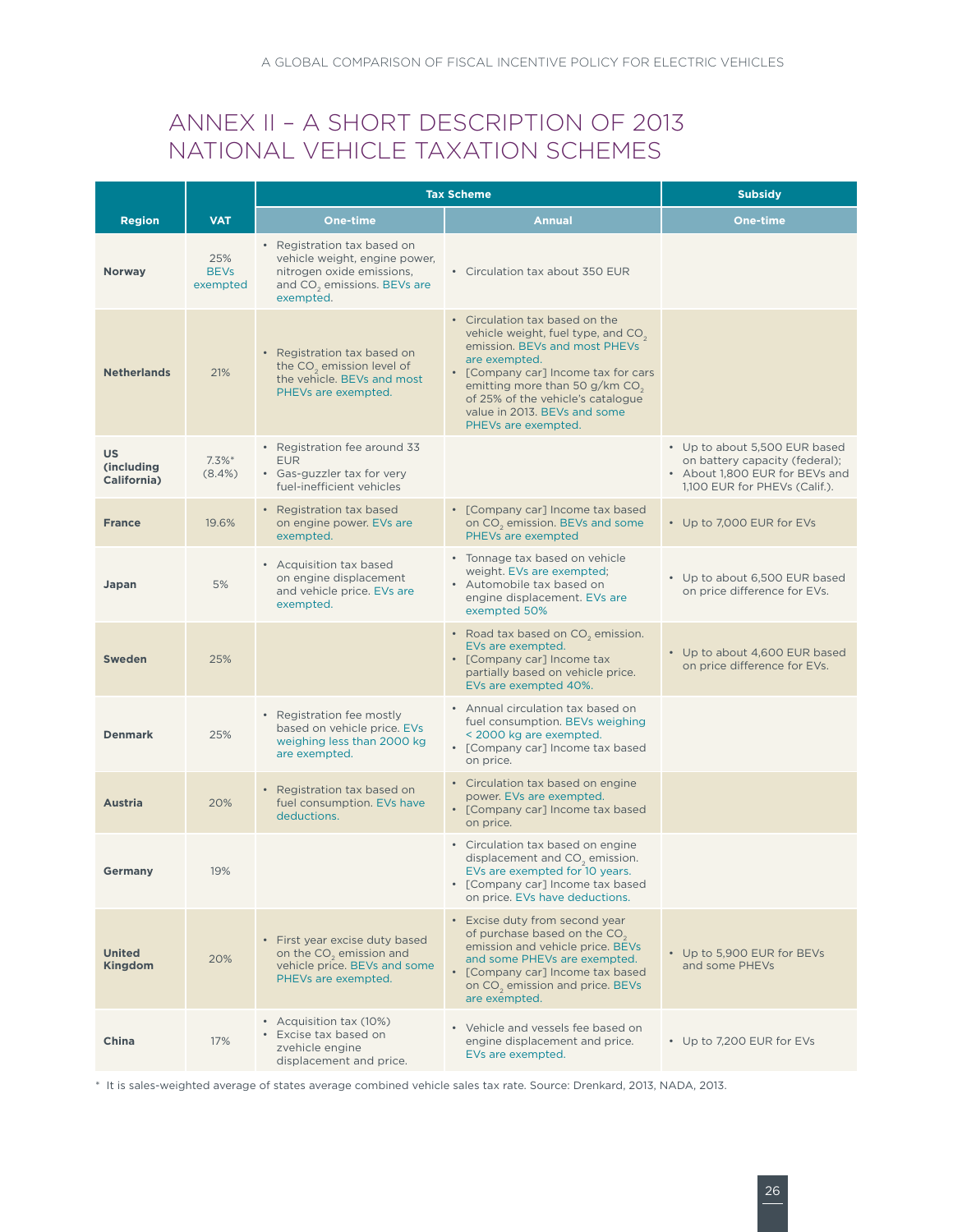#### Norway

Vehicle taxation in Norway is generally very high. VAT is 25%. In addition, there is a one-time registration tax that depends on vehicle weight, engine power, nitrogen oxide emissions, and CO<sub>2</sub> emissions. The annual circulation tax, in comparison, is relatively low (about 350 EUR). The total tax burden at vehicle purchase (VAT, registration tax) accounts for approximately 40 to 50% of the vehicles' total price. Full battery electric vehicles are exempt from registration tax and VAT. In comparison, plug-in hybrid vehicles do not qualify for an exemption, but are subject to a 15% tax deduction on the weight tax for the extra weight of batteries.

#### **Netherlands**

In the Netherlands, VAT is at 21%. In addition, there is a one-time registration tax that depends on the CO<sub>2</sub> emission level of the vehicle. Since July 2013, cars emitting less than 95 g CO<sub>2</sub>/km (gasoline) or 88 gCO<sub>2</sub>/km (diesel) are exempt from registration tax. Furthermore, there is an annual circulation tax, based on the weight of the vehicle. Cars emitting less than 110 gCO<sub>2</sub>/km (gasoline) or 95 gCO<sub>2</sub>/km (diesel) are exempted from road tax. The total tax burden (VAT, registration tax, annual circulation tax for four years) accounts for approximately 30% of the vehicle's total price for the Renault Clio, but can go up quickly for vehicles with high CO<sub>2</sub> emission levels. Full battery electric vehicles, and also all current plug-in hybrid vehicle models, are exempt from registration and annual circulation tax. For the private use of company cars that exceed 500 km a year, income tax is levied on cars emitting more than 50 g/km CO<sub>2</sub> of 25% of the vehicle's catalogue value in 2013. From 2014 on, owners of cars emitting less than 50 g/km  $CO<sub>2</sub>$ will also be charged some income tax at a lower rate than that for owners of vehicles with higher emission.

#### United States

In the US, taxation can be quite different between individual states and even individual cities. The average VAT (i.e use/sales tax in the US context) level ranges from zero to 9.4% in different states. In California, the average sales tax is 8.4%. Apart from a small annual registration fee and a gas-guzzler tax for very fuel-inefficient vehicles, no vehicle taxation is taken into account in this paper for either the US or California. For electric vehicles, there is a direct subsidy at the federal level of up to about 5,500 EUR, depending on the battery capacity (i.e., rates are somewhat lower for plug-in hybrid vehicles than for full electric vehicles). In addition, California provides another one-time incentive of about 1,800 EUR for full electric vehicles and about 1,100 EUR for plug-in hybrid vehicles.

#### France

Besides VAT (19.6%), there is also a one-time registration fee for vehicles in France. The rate for the registration tax is based on engine power and varies by region. For Paris, the amount equals about 200 EUR for Renault Clio. Hybrid and electric vehicles are exempt from this registration tax. In addition, there is the French bonus-malus system, with a one-time penalty for passenger cars above 135 gCO<sub>2</sub>/km (in 2013). Vehicles emitting less than 110 g CO<sub>2</sub>/km can qualify for a subsidy that is between 200 and 7,000 EUR, but the subsidy is capped at maximum 30% of the vehicle purchase price including VAT. There is additional income tax for private use of company cars. The tax base depends on CO<sub>2</sub> emission. Vehicles emitting less than 50 g CO<sub>2</sub>/km would not be levied income tax. Thus, BEVs and some PHEVs are exempted from income tax.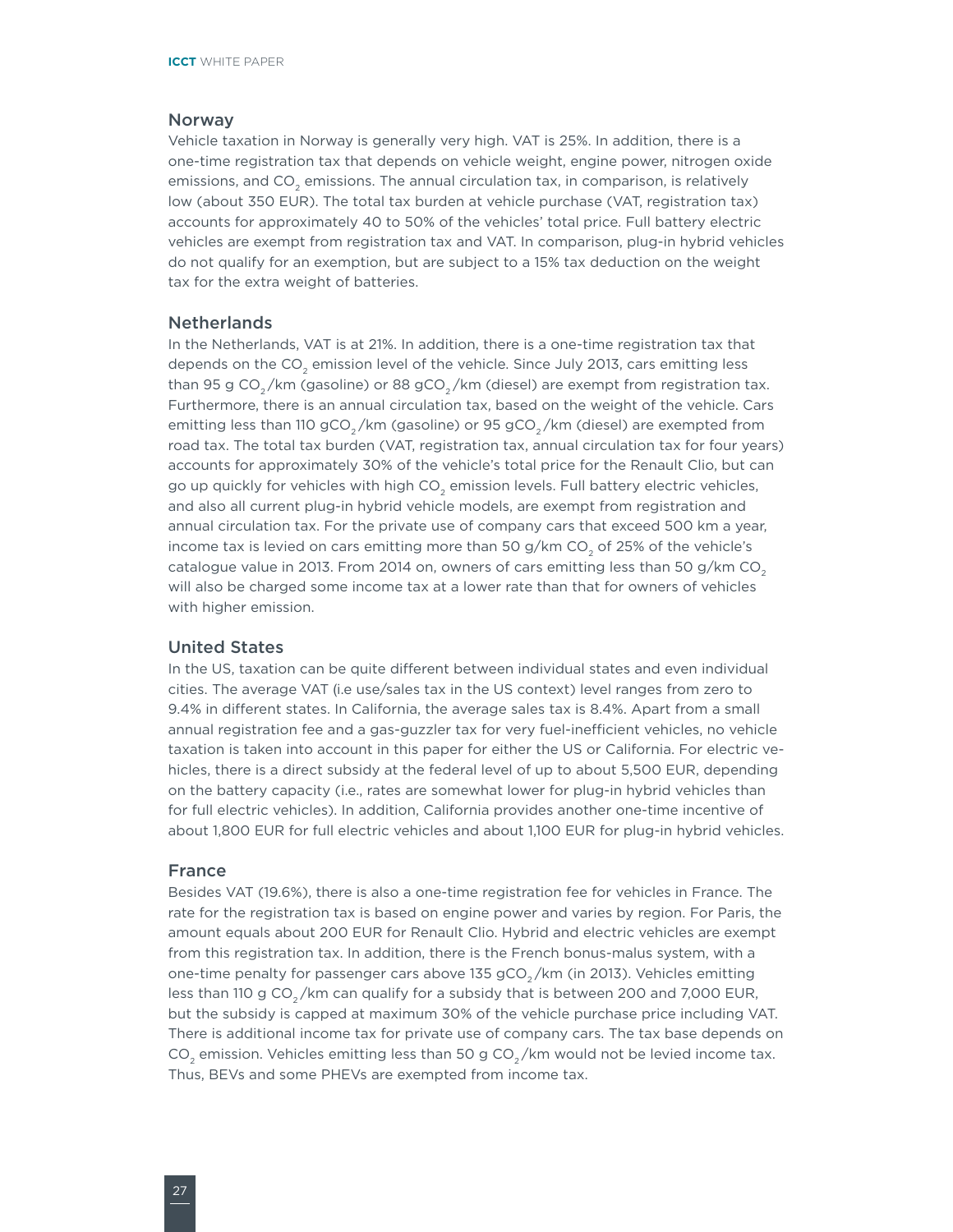#### Japan

Besides a 5% VAT, there is an additional one-time acquisition tax for the purchase of a car in Japan. This acquisition tax is based on vehicle price, with the tax rate depending on the engine displacement of the vehicle. For cars above 600 cm3, the rate is 5% of vehicle base price. There are two annual taxes to be paid: a) tonnage tax, which is based on vehicle weight, and b) automobile tax, which is based on engine displacement. There are specific rules for vehicles meeting certain fuel consumption and emission targets that are eligible for tax reduction. Full battery electric and plug-in hybrid vehicles are exempted 100% from acquisition and tonnage tax and 50% from automobile tax. Additionally, there is a direct subsidy available upon purchase of an electric vehicle (both full electric and plug-in hybrid vehicles). This one-time subsidy takes into account the price difference between an electric vehicle and a comparable conventional vehicle, and is capped at a maximum of about 6,500 EUR.

#### Sweden

VAT in Sweden is 25%. There is no registration tax, but an annual road tax that depends on the CO<sub>2</sub> emission level. Currently, there is also a direct subsidy for all vehicles emitting no more than 50  $gCO$ <sub>2</sub>/km. This purchase incentive is 35% of the price difference between the "super green car" and its conventional counterpart, and capped at a maximum of around 4,600 EUR. For private use of company car, there is a personal income tax partially based on vehicle price. Electric vehicle and plug-in hybrid vehicles enjoy 40% off the tax compared to the taxation value of the corresponding conventional vehicles in 2013 and reduction down to the taxation value of the corresponding conventional vehicles from 2014.

#### Denmark

In Denmark, VAT is at 25%. There is a high one-time registration fee that is mostly based on vehicle price. In addition, there is a relatively small annual circulation tax, based on fuel consumption of the vehicle. Registration tax for the Renault Clio exceeds the base vehicle price, and for expensive vehicles is even higher than the actual price of the vehicle. Electric vehicles weighing less than 2000 kg are exempt from registration and circulation tax. For private use of company cars, personal income tax will be added based on vehicle price.

#### Austria

VAT in Austria is 20%. In addition, there is a one-time tax ("NoVA") upon purchase that is based on the fuel consumption of a vehicle. There are deductions for NoVA, in particular for vehicles with an emission level of less than 120  $gCO<sub>2</sub>/km$ , and hybrid vehicles. As a result, the Renault Clio is largely tax-exempt even though it is not an electric vehicle. There is also a monthly circulation tax, based on engine power, with electric vehicles being exempt from it. For private use of a company car, 1.5% of gross vehicle price will be added to the driver's monthly personal income base up to 600 EUR.

#### Germany

A VAT rate of 19% applies. There is no registration tax. Annual circulation tax is based on engine displacement and CO<sub>2</sub> emission level. Electric vehicles are exempt from circulation tax for 10 years. However, annual circulation tax is relatively low (about 20 EUR for the Renault Clio). For private use of company car, 1% of vehicle price will be added to monthly income tax base, while EVs would enjoy gross vehicle price reduction based on batter capacity.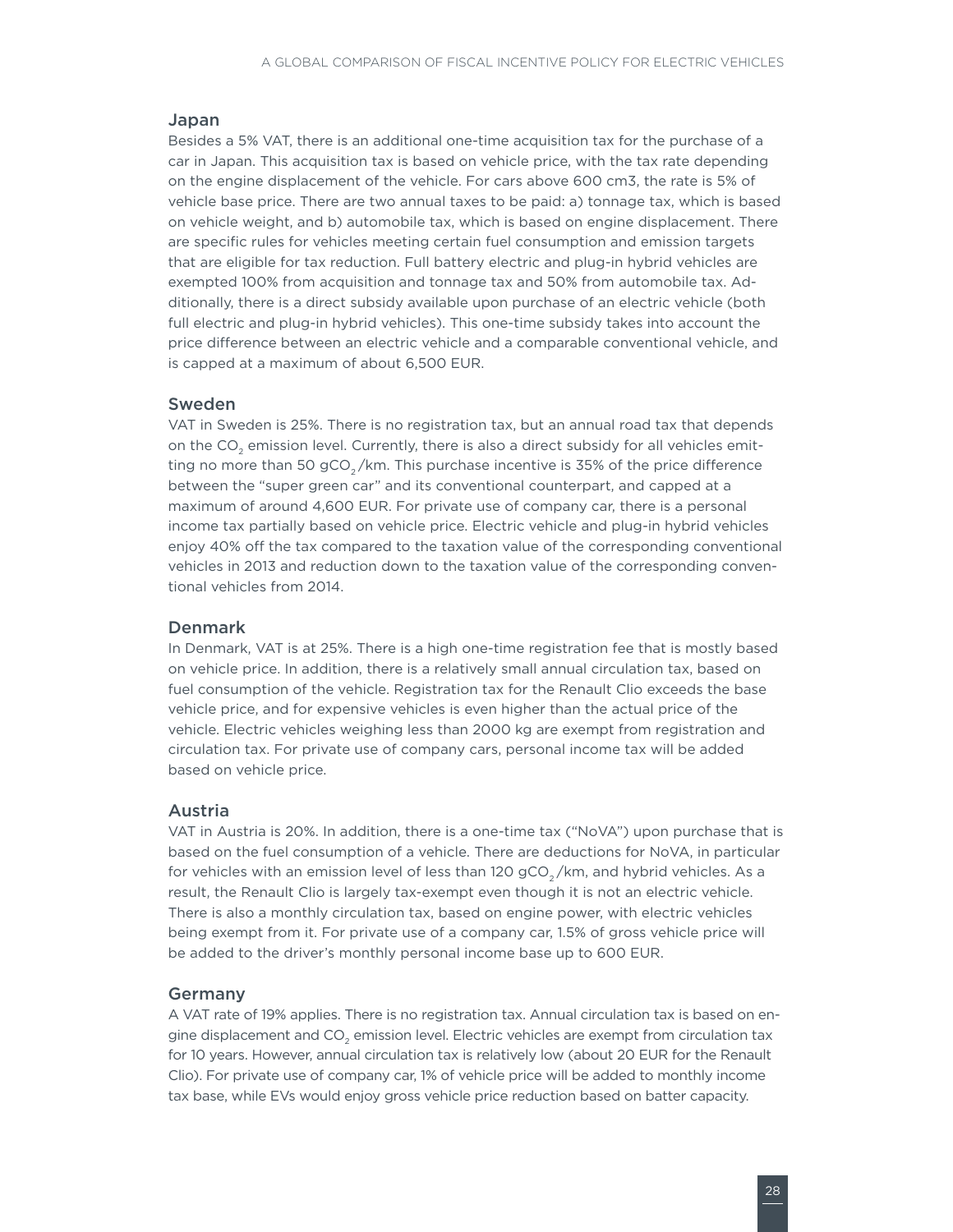#### United Kingdom

The UK charges an annual vehicle excise duty for cars. The vehicle excise duty rate is based on the CO<sub>2</sub> emission level of a vehicle update to 35%. The rate for first year is different from the following years. The threshold for tax exemption is at 130 g  $CO<sub>2</sub>/km$  for the first year and 100 g  $CO_2/km$  for all other years. For the Renault Clio, vehicle excise duty is zero or close to zero. In addition, full electric and plug-in hybrid vehicles with less than 75 g  $O<sub>2</sub>/km$  qualify for a one-time bonus of up to about 5,900 EUR. The level of VAT in the UK is 20%. The UK also has set a different tax rate for private use of company cars to add to the driver's personal income tax base based on CO<sub>2</sub> emission. Thus full electric vehicles are totally exempted.

### China

In China, VAT is 17%. There is an additional 10% acquisition tax for all vehicles. A onetime excise tax, based on vehicle engine displacement, is added on top. An annual "vehicle and vessels" fee, again based on vehicle engine displacement, is also charged. Energy efficient vehicles that exceed Phase III fuel consumption standards are eligible for a 50% reduction. New energy vehicles (NEVs), including BEV, PHEV, and FCEV, are fully exempted. There are two types of direct subsidies provided for new passenger vehicle purchase. One is an incentive of around 360 EUR for vehicles with an engine displacement of less than 1,600 cm3, meeting fuel consumption targets that are more stringent than the Phase III standards. Another subsidy is for NEVs, including full electric vehicles and plug-in hybrid vehicles. The amount of NEV subsidy ranges from about 4,200 to 7,200 EUR, depending on the range of the battery. The Renault Zoe qualifies for about 360 EUR energy-saving subsidy and 6,000 NEV subsidy (the maximum amount of 7,200 EUR is only for vehicles with a battery range of more than 250 km).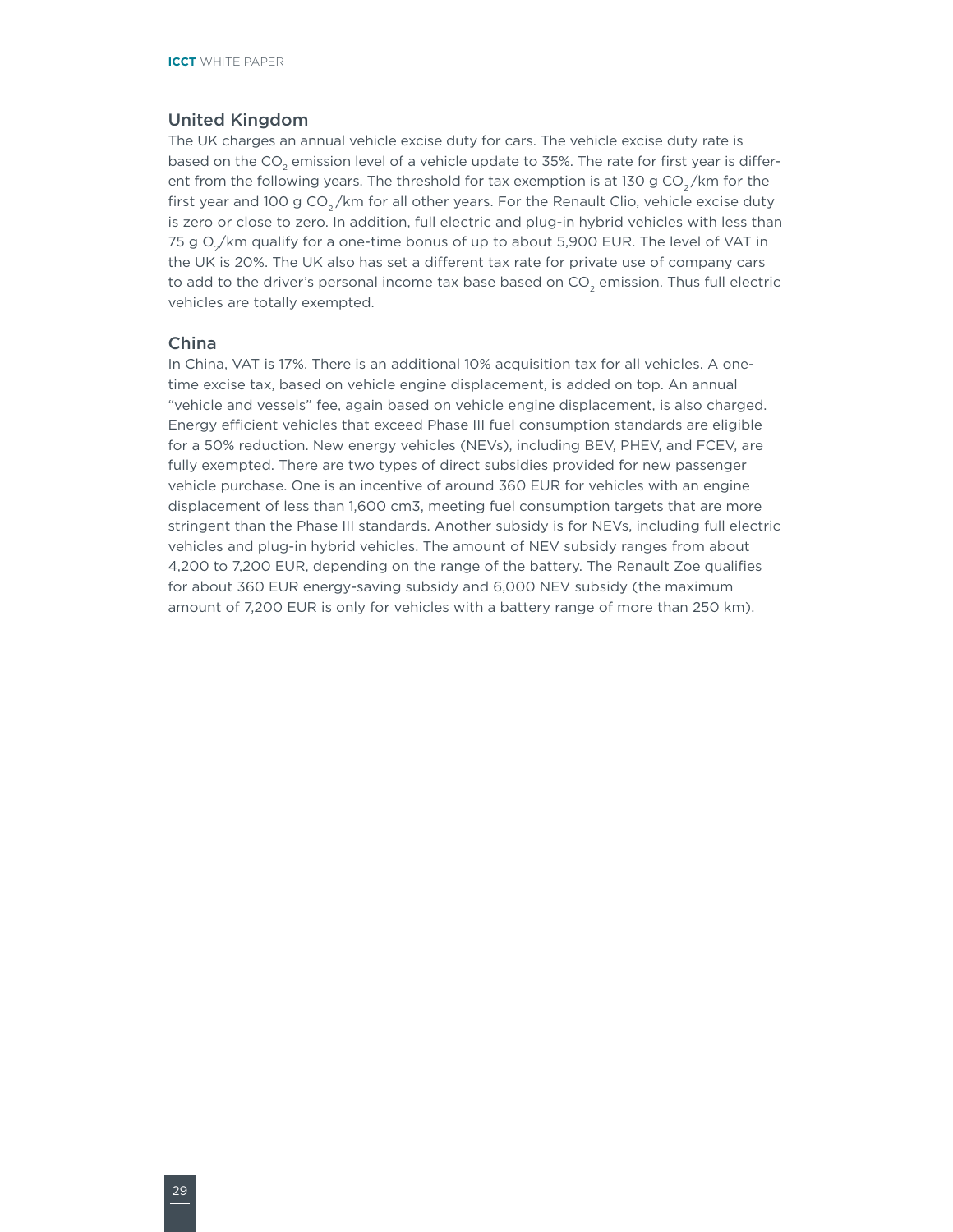### <span id="page-34-0"></span>ANNEX III – REFERENCES

ACEA (2013). *ACEA Tax Guide 2013*. European Automobile Manufacturers' Association.

- ACEA (2014). *2013 Passenger car registrations.* European Automobile Manufacturers' Association. January. Retrieved from http://www.acea.be/press-releases/article/ passenger-car-registrations-1.7-in-2013-13.3-in-december.
- ADAC (2014). *Autodatenbank*. Allgemeiner Deutsche Automobil-Club. Retrieved from http://www.adac.de/infotestrat/autodatenbank/.
- AMS (2014). *Volvo V60 Plug-in Hybrid im Test Allrad-Diesel unter Strom.* Auto Motor Sport. Retrieved from http://www.auto-motor-und-sport.de/einzeltests/volvo-v60 plug-in-hybrid-allrad-diesel-unter-strom-6871919.html.
- BJCDR (2012). *The notice about the pilot of domestic electricity price in Beijing.* Beijing Municipal Commission of Development & Reform. Retrieved from http://www.bjpc.gov. cn/tztg/201206/t3195861.htm.
- CAAM (2014). *December 2013 economy status of auto industry*. China Association of Automobile Manufacturers. January. Retrieved from http://www.caam.org.cn/xiehuidongtai/20140109/1705112030.html.
- CARB (2013). *Staff report: Initial statement of reasons for rulemaking 2013 minor modifications to the zero emission vehicle regulation.* California Air Resources Board. September. Retrieved from http://www.arb.ca.gov/regact/2013/zev2013/ zev2013isor.pdf.
- CATARC (2013). *Annual Report on New Energy Vehicle Industry in China.* China Automotive Technology and Research Center.
- CCFA (2014). *Données mensuelles : Voitures particulières en France.* Comité des Constructeurs Français d'Automobiles. January. Retrieved from http://www.ccfa.fr/ Voitures-particulieres-en-France.
- CNCDA (2014). *California Auto Outlook.* California New Car Dealers Association. February. Retrieved from http://www.cncda.org/secure/GetFile.aspx?ID=2668.
- Cluzel, C., Lane, B., Standen, E. (2013). *Pathways to high penetration of electric vehicles* – Final report for The Committee on Climate Change. December. Retrieved from http://www.theccc.org.uk/wp-content/uploads/2013/12/CCC-EV-pathways\_FINAL-REPORT\_17-12-13-Final.pdf.
- Cobb, Jeff. (2014). *Top 6 Plug-in Vehicle Adopting Countries*. Retrieved from http://www. hybridcars.com/top-6-plug-in-car-adopting-countries/.
- Crist, Philipe. (2012). Electric Vehicles Revisited: Costs, Subsidies and Prospects. Discussion paper No. 2012-03. International Transport Forum.
- Danske Bilimportører (2014). *Nyregistreringstal Personbiler*. De Danske Bilimportører. January. Retrieved from http://www.bilimp.dk/statistics/index.asp.
- Deetman, S., Hof, A.F., Pfluger, B., van Vuuren, D.P., Girod, B., van Ruijven, B.J. (2013). Deep greenhouse gas emission reductions in Europe: Exploring different options. *Energy Policy* 55: 152-164.
- *Der kleine Unterschied.* Kraftfahrt-Bundesamt. Retrieved from http://www.kba.de/ nn\_1247222/DE/Statistik/Fahrzeuge/Neuzulassungen/Halter/2012\_\_n\_\_firmenwagen\_\_pdf,templateId=raw,property=publicationFile.pdf/2012\_n\_firmenwagen\_pdf.pdf.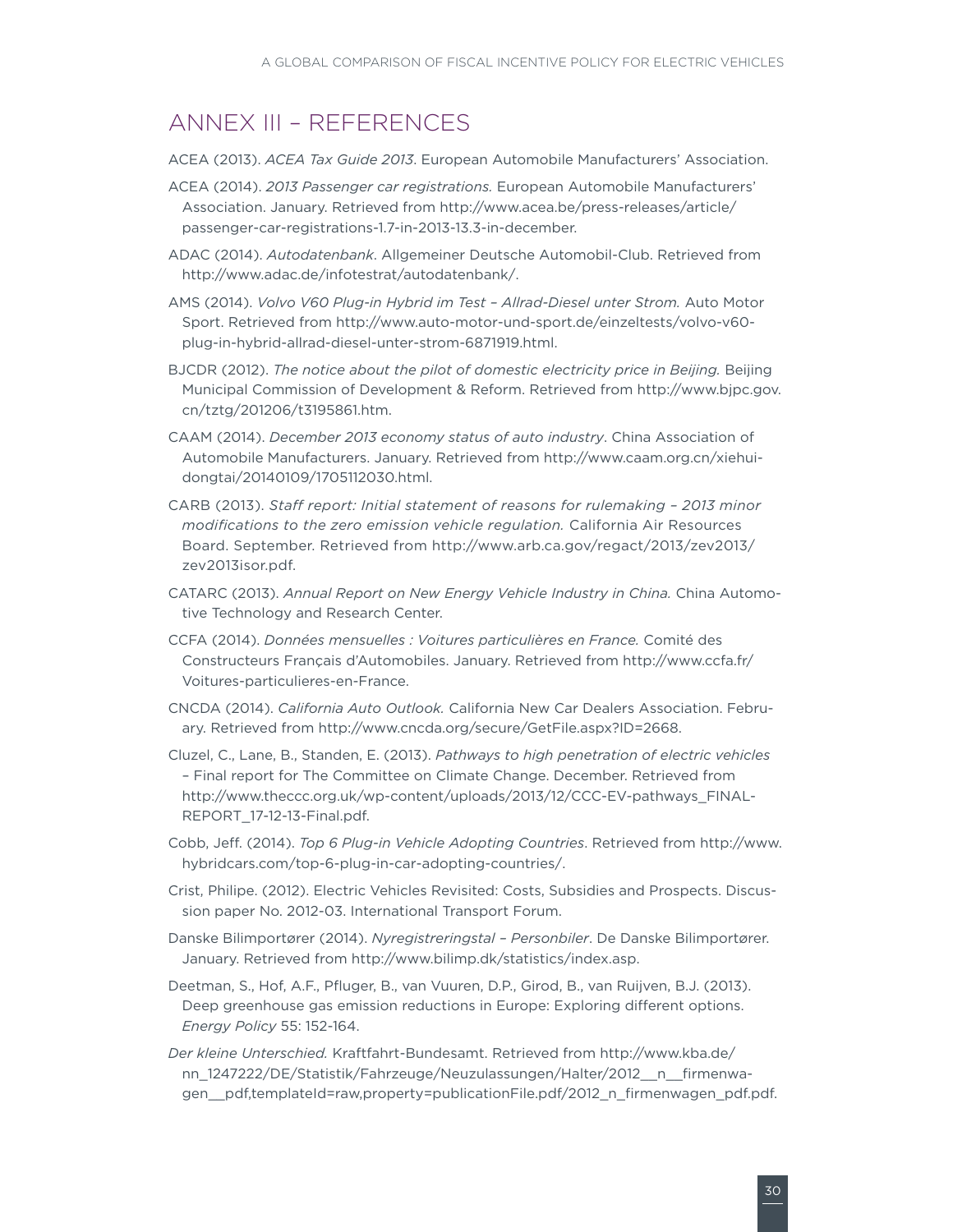- DFT (2013). *Vehicle Licensing Statistics. Department for Transport*. December. Retrieved from http://www.gov.uk/government/uploads/system/uploads/attachment\_data/ file/265293/vls-q3-2013.pdf.
- Diem, William (2012). *EVs not sparking European buyers' interest*. Retrieved from http:// wardsauto.com/vehicles-amp-technology/evs-not-sparking-european-buyers-interest.
- Drenkard, Scott (2013). *State and local sales tax rates in 2013*. Retrieved from http:// taxfoundation.org/article/state-and-local-sales-tax-rates-2013.
- EC (2013). *EU energy in figures: Statistical pocketbook 2013. European Commission.*  Retrieved from http://ec.europa.eu/energy/publications/doc/2013\_pocketbook.pdf.
- EDTA (2014). *Electric drive sales dashboard*. Retrieved from http://electricdrive.org/ index.php?ht=d/sp/i/20952/pid/20952.
- EEA (2012). *New cars sold in 2011 were 3.3% more fuel efficient than those sold in 2010*. Retrieved from http://www.eea.europa.eu/highlights/new-cars-sold-in-2011.
- EIA (2013). *Electric Power Monthly*. US Energy Information Administration. Retrieved from http://www.eia.gov/electricity/monthly/epm\_table\_grapher.cfm?t=epmt\_5\_6\_a.
- EV-Sales (2014). Various blog posts. Retrieved from http://www.ev-sales.blogspot.ch/.
- EVObsession (2014). *Europe electrified vehicle sales (2013 report)*. Retrieved from http:// evobsession.com/europe-electrified-vehicle-sales-2013-report/.
- German, J., Meszler, D. (2010). *Best Practices for Feebate Program Design and Implementation*. International Council on Clean Transportation. April 2010. Retrieved from http://www.theicct.org/best-practices-feebate-program-design-and-implemetation.
- He, H., Bandivadekar A. (2011). *Review and Comparative Analysis of Fiscal Policies*. International Council on Clean Transportation. February 2011. Retrieved from http:// www.theicct.org/review-and-comparative-analysis-fiscal-policies.
- IEA (2009). *Technology Roadmap: Electric and plug-in hybrid electric vehicles.* International Energy Agency. Retrieved from http://www.ieahev.org/assets/1/7/ EV\_PHEV\_Roadmap.pdf.
- IEA (2013). *Global EV Outlook: Understanding the Electric Vehicle Landscape to 2020.* April 2013. International Energy Agency. Retrieved from http://www.iea.org/topics/ transport/electricvehiclesinitiative/EVI\_GEO\_2013\_FullReport.PDF.
- JAMA (2014). *2013 production & export summary.* Japan Automobile Manufacturers Association. January 2014. Retrieved from http://www.jama-english.jp/statistics/ production\_export/2013/140131.html#automobile\_production\_year.
- KBA (2013). *Privat und gewerblich zugelassene Personenkraftwagen (Pkw).*
- KBA (2014a). *Monatliche Zulassungen*. Kraftfahrt-Bundesamt. January 2014. Retrieved from http://www.kba.de/cln\_031/nn\_1389900/DE/Statistik/Fahrzeuge/Neuzulassungen/MonatlicheNeuzulassungen/2013/201312GV1monatlich/201312\_\_n\_\_barometer\_\_teil1\_\_tabelle.html.
- KBA (2014b). *Bestand an Personenkraftwagen*. Kraftfahrt-Bundesamt. January. Retrieved from: http://www.kba.de/cln\_031/nn\_269000/DE/Statistik/Fahrzeuge/Bestand/ Umwelt/2013\_\_b\_\_umwelt\_\_dusl\_\_absolut.html.
- Loveday, Eric (2013). *In Europe, sales of pure electric vehicle increased 20-Fold from 2010 to 2012*. Retrieved from http://insideevs.com/in-europe-sales-of-pure-electricvehicles-increased-20-fold-from-2010-to-2012/.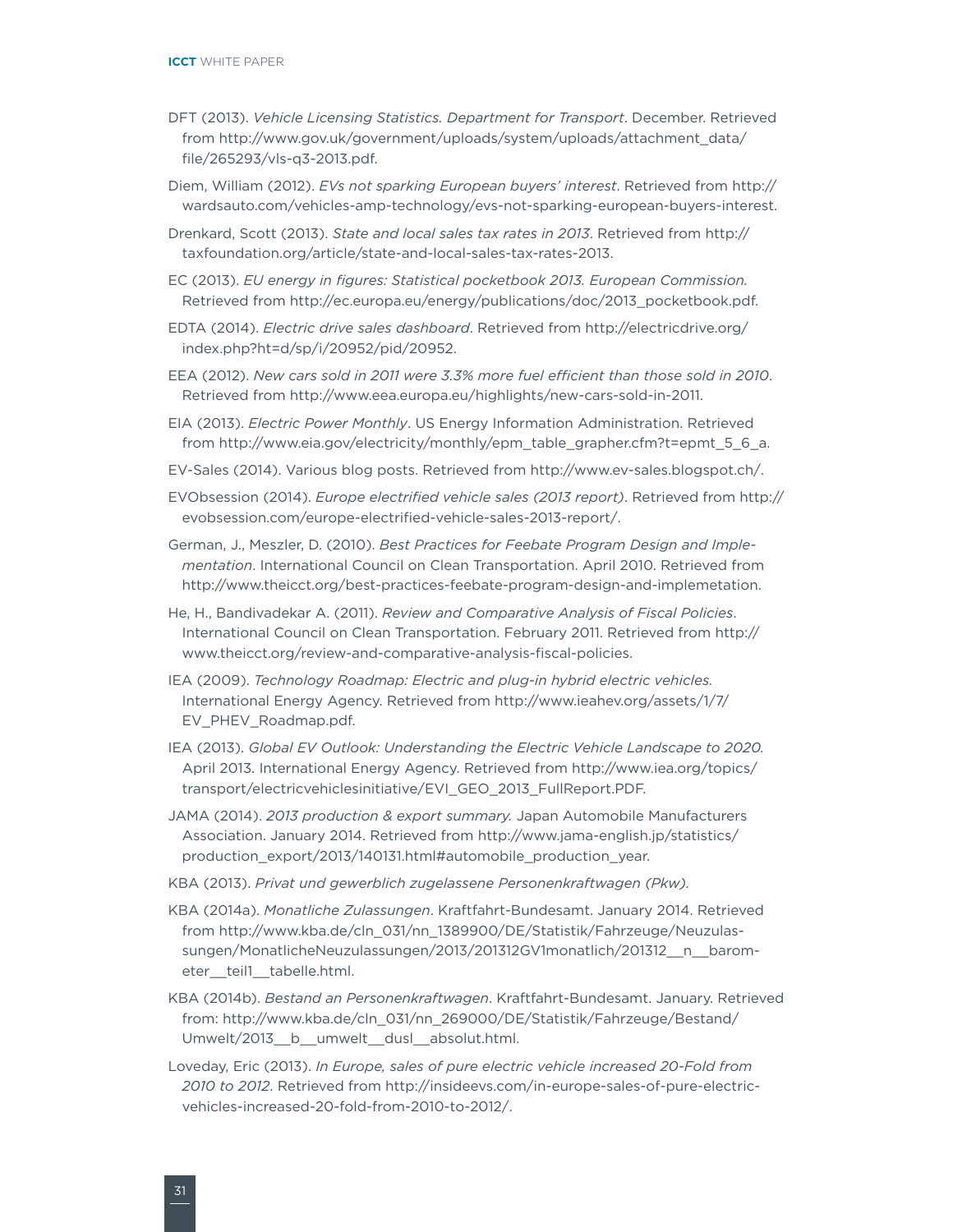- Mock, P. (2013a). *The art of cooking popcorn and the 2013 EU statistical pocketbook.* International Council on Clean Transportation. October 2013. Retrieved from http:// www.theicct.org/blogs/staff/art-cooking-popcorn-and-2013-eu-statistical-pocketbook.
- Mock, P. (2013b). *European Vehicle Market Statistics Pocketbook 2013.* International Council on Clean Transportation. October 2013. Retrieved from http://www.theicct.org/ european-vehicle-market-statistics-2013.
- NADA (2013). *NADADATA: state-of-the-industry report 2013*. Retrieved from http://www. nada.org/NR/rdonlyres/1B512AC7-DCFC-472C-A854-6F5527931A2F/0/2013\_NADA\_ Data\_102113.pdf
- Navigant (2014). *Electric Vehicle Market Forecasts Global Forecasts for Light Duty Hybrid, Plug-In Hybrid, and Battery Electric Vehicle Sales and Vehicle Parc: 2013-2022.*
- NEP (2009). Electric vehicles in the Nordic countries Analyses and experiences from the NEP program. Retrieved from http://www.nordicenergyperspectives.org/Electric\_vehicles\_June2009.pdf.
- NPE (2012). *Ladeinfrastruktur bedarfsgerecht aufbauen.* Nationale Plattform Elektromobilität. June. Retrieved from https://www.eon.de/resources/base/docs/pdf/Dokumente/eonde/NPE\_AG3\_Arbeitspapier\_Juni\_2012\_final.pdf
- Regeringen (2013). Proposal to Parliament resolution on excise duties to the Treasury for the fiscal year 2013. Norway Ministry of Finance. Retrieved from http://www. regjeringen.no/nb/dep/fin/dok/regpubl/prop/2012-2013/prop-1-ls-20122013/41. html?id=702899
- SMMT (2014). *2013 new car market records best performance in five years.* Society of Motor Manufacturers and Traders. Retrieved from http://www.smmt. co.uk/2014/01/2013-new-car-market-records-best-performance-five-years/.
- Statistik Austria (2014). *Neuzulassungen 2013*. Statistik Austria. January 2014. Retrieved from http://www.statistik.gv.at/web\_de/statistiken/verkehr/strasse/kraftfahrzeuge\_neuzulassungen/index.html.
- TØI (2013). *Electromobility in Norway Experiences and opportunities with electric vehicles.* Institute of Transport Economics, Norwegian Centre for Transport Research. Retrieved from https://www.toi.no/getfile.php/Publikasjoner/TØI%20 rapporter/2013/1276-2013/1276-2013-sum.pdf
- TRAFA (2014). *Vehicle statistics.* Transport analysis, Official Statistics of Sweden. January. Retrieved from http://www.trafa.se/en/Statistics/Road-traffic/Vehicle-statistics/.
- Wardsauto (2013). 2012 global vehicle sales database.
- Williams, J.H., DeBenedictis, A., Ghanadan, R., Mahone, A., Moore, J., Morrow, W.R., Price, S., Torn, M.S. (2012). The technology path to deep greenhouse gas emissions cuts by 2050: the pivotal role of electricity. *Science* 335: 53–59.
- Yang, C., McCollum, D.L., McCarthy, R.W., Leighty, W. (2009). Meeting an 80% Reduction in Greenhouse Gas Emissions from Transportation by 2050: A Case Study in California. *Transportation Research Part D*. Vol. 14(3): 147–156.